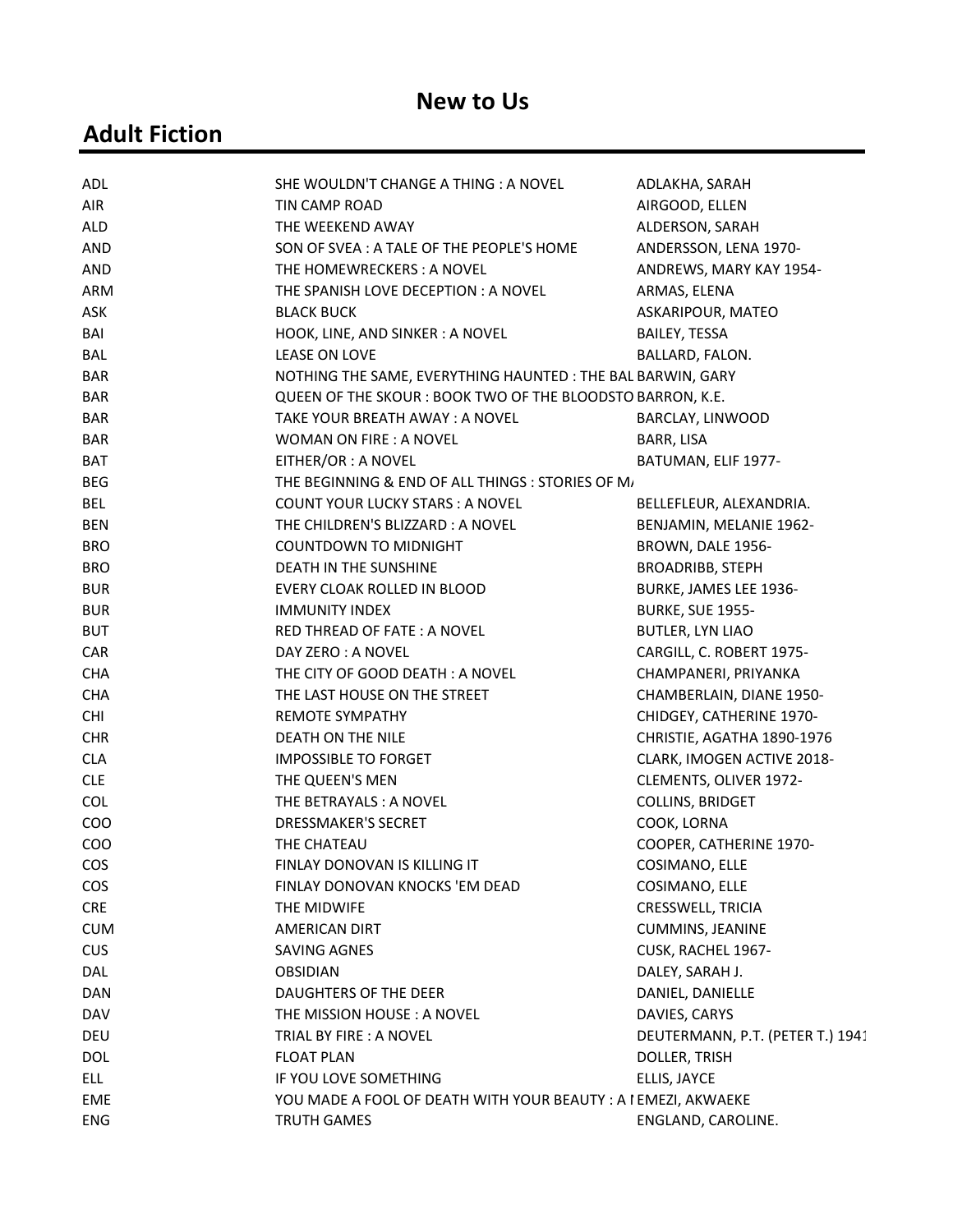| EVA        | NOTHING COULD BE FURTHER FROM THE TRUTH : STOI EVANS, CHRISTOPHER (AUTHOR OF |                                 |
|------------|------------------------------------------------------------------------------|---------------------------------|
| EVI        | LEGENDS OF THE NORTH CASCADES: A NOVEL                                       | EVISON, JONATHAN                |
| FAY        | <b>INNATE MAGIC</b>                                                          | FAY, SHANNON                    |
| FER        | MEET ME IN THE MARGINS: A NOVEL                                              | FERGUSON, MELISSA (ASSISTANT PI |
| <b>FES</b> | THE COVER WIFE: A NOVEL                                                      | FESPERMAN, DAN 1955-            |
| FIN        | THE UPSTAIRS HOUSE: A NOVEL                                                  | FINE, JULIA.                    |
| <b>FOL</b> | THE PARIS APARTMENT : A NOVEL                                                | FOLEY, LUCY                     |
| <b>FOW</b> | BRYANT & MAY LONDON BRIDGE IS FALLING DOWN : A FOWLER, CHRISTOPHER           |                                 |
| <b>FRE</b> | SEOULMATES                                                                   | <b>FREDERICK, JEN</b>           |
| <b>FRE</b> | THE HONEY AND THE STING                                                      | FREMANTLE, ELIZABETH C.         |
| <b>FRE</b> | THE NINE LIVES OF ROSE NAPOLITANO                                            | FREITAS, DONNA                  |
| <b>FRY</b> | THE COVEN                                                                    | FRY, LIZZIE                     |
| <b>FUN</b> | <b>GHOST FOREST: A NOVEL</b>                                                 | <b>FUNG, PIK-SHUEN</b>          |
| GAR        | WHERE I LEFT HER: A NOVEL                                                    | GARZA, AMBER 1977-              |
| GE         | STRANGE BEASTS OF CHINA                                                      | YAN, GE 1984-                   |
| GEL        | HOLD FAST: A NOVEL                                                           | GELERNTER, J. H.                |
| <b>GER</b> | CHOOSE ME                                                                    | <b>GERRITSEN, TESS</b>          |
| GIN        | FAMILY AND BORGHESIA : TWO NOVELLAS                                          | GINZBURG, NATALIA               |
| GIR        | <b>FAR GONE: A THRILLER</b>                                                  |                                 |
|            |                                                                              | GIRARD, DANIELLE.               |
| GLE        | MURDER ON MUSTIQUE                                                           | GLENCONNOR, ANNE 1932-          |
| GON        | OLGA DIES DREAMING : A NOVEL                                                 | GONZALEZ, XOCHITL 1977-         |
| GOO        | THE STRANGER BEHIND YOU: A NOVEL                                             | GOODMAN, CAROL                  |
| <b>GOR</b> | <b>AGAINST THE LAW</b>                                                       | GORDON, DAVID.                  |
| GRA        | RAFT OF STARS : A NOVEL                                                      | GRAFF, ANDREW J.                |
| GRA        | THE CHRISTIE AFFAIR                                                          | <b>GRAMONT, NINA DE</b>         |
| GRE        | THE HEIRESS: THE REVELATIONS OF ANNE DE BOURGH GREELEY, MOLLY                |                                 |
| HAL        | THE WOMAN IN THE WOODS                                                       | HALL, LISA                      |
| HAM        | LITTLE PIECES OF ME: A NOVEL                                                 | HAMMER, ALISON                  |
| HAM        | THE EX-HUSBAND: A NOVEL                                                      | HAMILTON, KAREN                 |
| HAN        | EDIE RICHTER IS NOT ALONE: A NOVEL                                           | HANDLER, REBECCA 1973-          |
| HAR        | THE SHADOW IN THE GLASS                                                      | HARWOOD, JJA                    |
| <b>HEN</b> | <b>BOOK LOVERS</b>                                                           | HENRY, EMILY                    |
| HEN        | THE FUNNY THING ABOUT NORMAN FOREMAN                                         | HENDERSON, JULIETTA             |
| HEN        | THE LOVE PROOF: A NOVEL                                                      | HENRY, MADELEINE                |
| HIL        | <b>FRAGILE</b>                                                               | HILARY, SARAH                   |
| <b>HUB</b> | IF YOU ASK ME                                                                | HUBSCHER, LIBBY                 |
| HUM        | <b>HAVEN POINT</b>                                                           | HUME, VIRGINIA                  |
| <b>HUN</b> | <b>GETTING CLEAN WITH STEVIE GREEN</b>                                       | HUNTLEY, SWAN.                  |
| <b>HUN</b> | STARRY-EYED LOVE                                                             | HUNTING, HELENA                 |
| <b>HUR</b> | <b>FOLKLORN</b>                                                              | HUR, ANGELA MI YOUNG            |
| JAN        | <b>WINTER WATER</b>                                                          | JANSSON, SUSANNE                |
| <b>JEF</b> | THE SILENT FRIEND                                                            | JEFFREY, DIANE.                 |
| JEN        | <b>BLOOMSBURY GIRLS: A NOVEL</b>                                             | JENNER, NATALIE                 |
| JEN        | WILD RAIN                                                                    | JENKINS, BEVERLY 1951-          |
| <b>JOH</b> | THE KINDEST LIE: A NOVEL                                                     | JOHNSON, NANCY (NOVELIST)       |
| KAY        | ALL THE SEAS OF THE WORLD                                                    | KAY, GUY GAVRIEL                |
| KEN        | <b>GOOD GIRL COMPLEX</b>                                                     | KENNEDY, ELLE.                  |
| KER        | KILL A STRANGER                                                              | <b>KERNICK, SIMON</b>           |
| KIR        | SHIT CASSANDRA SAW: STORIES                                                  | KIRBY, GWEN E.                  |
|            |                                                                              |                                 |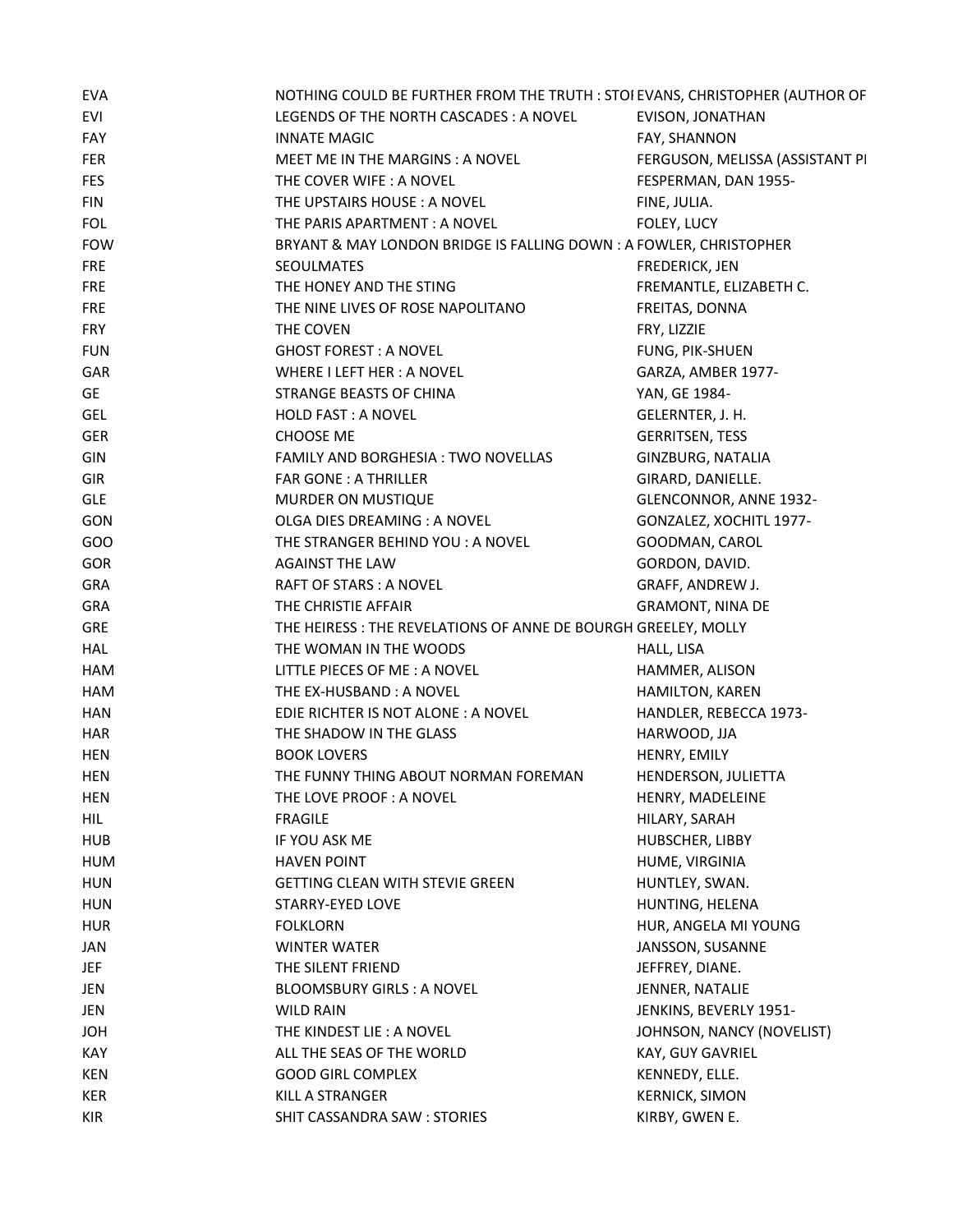| <b>KIR</b> | UNDER A GREEK MOON                                                  | KIRKWOOD, CAROL              |
|------------|---------------------------------------------------------------------|------------------------------|
| KIT        | INTIMACIES: A NOVEL                                                 | KITAMURA, KATIE M.           |
| <b>KNO</b> | TRUE CRIME STORY: A NOVEL                                           | KNOX, JOSEPH                 |
| <b>KOR</b> | THE PLOT: A NOVEL                                                   | KORELITZ, JEAN HANFF 1961-   |
| LAC        | READ BETWEEN THE LINES: A NOVEL                                     | LACEY, RACHEL                |
| LAH        | <b>WHEREABOUTS</b>                                                  | LAHIRI, JHUMPA               |
| LAM        | WE MEASURE THE EARTH WITH OUR BODIES: A NOVEL LAMA, TSERING YANGZOM |                              |
| LAU        | SOMETHING WILDER                                                    | LAUREN, CHRISTINA            |
| LAY        | ALL GIRLS : A NOVEL                                                 | LAYDEN, EMILY 1989-          |
| LEC        | HER SECRET WAR                                                      | LECKY, PAM.                  |
| LEE        | <b>FALSE HOPE</b>                                                   | LEE, LYNNE                   |
| LEI        | AMID THE CROWD OF STARS                                             | LEIGH, STEPHEN               |
| LEO        | <b>TRANSIENT DESIRES</b>                                            | LEON, DONNA                  |
| LEV        | <b>IMMEDIATE FAMILY</b>                                             | LEVY, ASHLEY NELSON 1985-    |
| LEV        | <b>WALKING THROUGH NEEDLES</b>                                      | LEVY, HEATHER                |
| LLE        | HUMAN BEINGS : A COLLECTION                                         | LLEWELLYN, RACHAEL           |
| LLO        | THE CLUB: A NOVEL                                                   | LLOYD, ELLERY                |
| LLY        | <b>BREATH BY BREATH</b>                                             | LLYWELYN, MORGAN             |
| LOG        | A TRAIL OF LIES                                                     | LOGAN, KYLIE                 |
| LOT        | THE IMPOSSIBLE US                                                   | LOTZ, SARAH                  |
| LUS        | THE KOBALT DOSSIER                                                  | LUSTBADER, ERIC              |
| MAI        | THE WOMAN FROM URUGUAY                                              | MAIRAL, PEDRO                |
| MAL        | THE SUMMER GETAWAY: A NOVEL                                         | MALLERY, SUSAN               |
| <b>MAN</b> | HOMICIDE AND HALO-HALO                                              | MANANSALA, MIA P.            |
| <b>MAX</b> | <b>WINTER'S ORBIT</b>                                               | MAXWELL, EVERINA             |
| <b>MCK</b> | NEVER COMING HOME: A NOVEL                                          | MCKINNON, HANNAH MARY        |
| <b>MCN</b> | <b>AVIARY</b>                                                       | MCNAMER, DEIRDRE             |
| <b>MEH</b> | MY HEART: A NOVEL                                                   | MEHMEDINOVIĆ, SEMEZDIN 1960- |
| MIT        | THE VILLAGE                                                         | MITCHELL, CAROLINE.          |
| <b>MON</b> | THE DISTANT SHORES                                                  | MONTEFIORE, SANTA 1970-      |
| <b>MON</b> | THE SECRET HOURS                                                    | MONTEFIORE, SANTA 1970-      |
| <b>MOO</b> | DOWN RANGE : A NOVEL                                                | MOORE, TAYLOR                |
| <b>MOO</b> | RAZZMATAZZ: A NOVEL                                                 | MOORE, CHRISTOPHER 1957-     |
| <b>MOR</b> | <b>MARGREETE'S HARBOR: A NOVEL</b>                                  | MORSE, ELEANOR LINCOLN       |
| <b>MOS</b> | SUMMERWATER                                                         | MOSS, SARAH                  |
| <b>MUS</b> | THE GIRLS IN THE STILT HOUSE: A NOVEL                               | MUSTIAN, KELLY               |
| <b>NAT</b> | NERUDA ON THE PARK: A NOVEL                                         | NATERA, CLEYVIS              |
| <b>NEW</b> | <b>FALLING: A NOVEL</b>                                             | NEWMAN, T. J.                |
| <b>NIK</b> | <b>WORLD ENDER</b>                                                  | NIKOLOV, NICK                |
| <b>NOB</b> | MAPS FOR THE GETAWAY : A NOVEL                                      | NOBLIN, ANNIE ENGLAND        |
| <b>NOR</b> | ALL TOGETHER NOW: A NOVEL                                           | NORMAN, MATTHEW 1977-        |
| OBR        | THE HIGH ROAD                                                       | O'BRIEN, EDNA                |
| OLI        | <b>FORGET ME NOT: A NOVEL</b>                                       | OLIVA, ALEXANDRA             |
| PAG        | DAUGHTERS OF WAR                                                    | PAGE, LIZZIE                 |
| PAI        | MR. WRONG NUMBER                                                    | PAINTER, LYNN                |
| PAL        | MY WIFE IS MISSING : A NOVEL                                        | PALMER, DANIEL 1962-         |
| <b>PAR</b> | <b>WOMAN LAST SEEN</b>                                              | PARKS, ADELE                 |
| PEL        | SMILE AND LOOK PRETTY: A NOVEL                                      | PELLEGRINO, AMANDA           |
| PIN        | THE FAMILY SHE NEVER MET                                            | PIÑEIRO, CARIDAD 1958-       |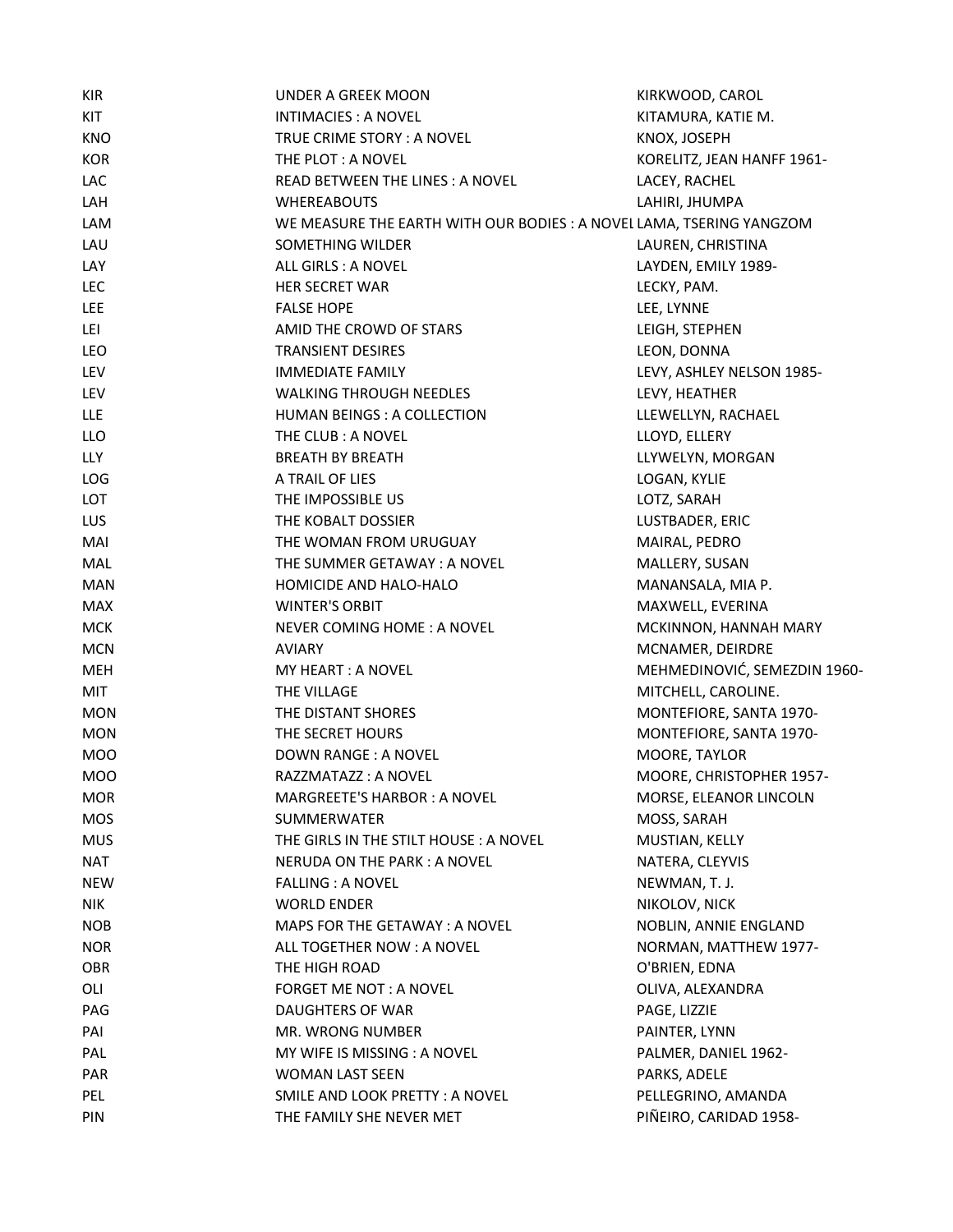| <b>PLE</b> | A DREAM OF A WOMAN : STORIES                                       | PLETT, CASEY                   |
|------------|--------------------------------------------------------------------|--------------------------------|
| PUL        | THE KINGDOMS: A NOVEL                                              | PULLEY, NATASHA                |
| <b>RAN</b> | THE LAST ROSE OF SHANGHAI: A NOVEL                                 | RANDEL, WEINA DAI              |
| <b>REK</b> | <b>HIDDEN PICTURES: A NOVEL</b>                                    | REKULAK, JASON                 |
| <b>RIL</b> | THE MURDERS AT FLEAT HOUSE                                         | RILEY, LUCINDA                 |
| <b>ROB</b> | ABANDONED IN DEATH                                                 | ROBB, J. D. 1950-              |
| <b>ROB</b> | <b>NIGHTWORK</b>                                                   | ROBERTS, NORA                  |
| <b>ROB</b> | SISTERS OF NIGHT AND FOG                                           | ROBUCK, ERIKA                  |
| ROL        | THE STARLESS CROWN                                                 | ROLLINS, JAMES 1961-           |
| <b>ROS</b> | DOG EAT DOG                                                        | ROSENFELT, DAVID               |
| <b>ROS</b> | <b>FLOWERS OF DARKNESS</b>                                         | ROSNAY, TATIANA DE 1961-       |
| <b>SER</b> | ONE ITALIAN SUMMER: A NOVEL                                        | SERLE, REBECCA                 |
| <b>SHA</b> | THE EAGLE'S CLAW: A NOVEL OF THE BATTLE OF MIDW SHAARA, JEFF 1952- |                                |
| SHI        | <b>VIOLETS</b>                                                     | SIN, KYŎNG-SUK                 |
| SIN        | SARI, NOT SARI : A NOVEL                                           | SINGH, SONYA (SONYA K.)        |
| SMI        | LEGACY OF WAR                                                      | SMITH, WILBUR A.               |
| <b>STE</b> | <b>INVISIBLE : A NOVEL</b>                                         | STEEL, DANIELLE                |
| <b>STR</b> | THIS TIME TOMORROW: A NOVEL                                        | STRAUB, EMMA                   |
| <b>STR</b> | TOGETHER WE WILL GO : A NOVEL                                      | STRACZYNSKI, J. MICHAEL 1954-  |
| <b>TAL</b> | POISON LILIES : A NOVEL                                            | TALLO, KATIE                   |
| <b>TAT</b> | <b>CHASING THE LION</b>                                            | TATA, A. J. (ANTHONY J.) 1959- |
| <b>THO</b> | NIGHTHAWKING: A NOVEL                                              | THOMAS, RUSS 1975-             |
| <b>THY</b> | GOOD DOGS DON'T MAKE IT TO THE SOUTH POLE: A N THYVOLD, HANS OLAV  |                                |
| VO         | <b>SIREN QUEEN</b>                                                 | VO, NGHI                       |
| WAL        | <b>DEAD SPACE</b>                                                  | WALLACE, KALI                  |
| WAL        | <b>MALICE: A NOVEL</b>                                             | WALTER, HEATHER 1987-          |
| <b>WAY</b> | THE WAY SPRING ARRIVES AND OTHER STORIES: A COL                    |                                |
| WES        | WE SHALL RISE                                                      |                                |
| WEB        | <b>GOVERNOR</b>                                                    | WEBER, DAVID 1952-             |
| WHI        | FRAMED IN FIRE                                                     | WHISHAW, IONA 1948-            |
| WIL        | A FLICKER IN THE DARK                                              | WILLINGHAM, STACY              |
| WIL        | TWILIGHT AT MOORINGTON CROSS                                       | WILSON, ABIGAIL                |
| <b>WIN</b> | THE FOURTH CHILD: A NOVEL                                          | WINTER, JESSICA                |
| <b>WOO</b> | <b>JACKPOT</b>                                                     | WOODS, STUART                  |

# Adult Paperbacks

| PBK ASH        | DREAM KEEPER                | ASHLEY, KRISTEN                |
|----------------|-----------------------------|--------------------------------|
| PBK ASH        | EVERLASTING DESIRE          | ASHLEY, AMANDA.                |
| <b>PBK BAL</b> | <b>DAYLIGHT</b>             | BALDACCI, DAVID [1960]-        |
| <b>PBK BAL</b> | <b>FIRST COMES MARRIAGE</b> | BALOGH, MARY.                  |
| <b>PBK BAL</b> | <b>SOMEONE PERFECT</b>      | <b>BALOGH, MARY</b>            |
| <b>PBK BAN</b> | THE TWILIGHT WIFE: A NOVEL  | BANNER, A. J.                  |
| PBK BEC        | THEIR REUNION TO REMEMBER   | BECKETT, TINA                  |
| <b>PBK BEN</b> | THE OUTSIDE MAN             | BENTLEY, DON                   |
| <b>PBK BEV</b> | THE SECRET WEDDING          | BEVERLEY, JO.                  |
| <b>PBK BIS</b> | THE QUEEN'S WEAPONS         | <b>BISHOP, ANNE</b>            |
| <b>PBK BLA</b> | DOGGONE DEADLY              | BLAKE, DEBORAH (WRITER OF PAR/ |
| <b>PBK BRA</b> | A PLUS ONE FOR MURDER       | <b>BRADFORD, LAURA</b>         |
|                |                             |                                |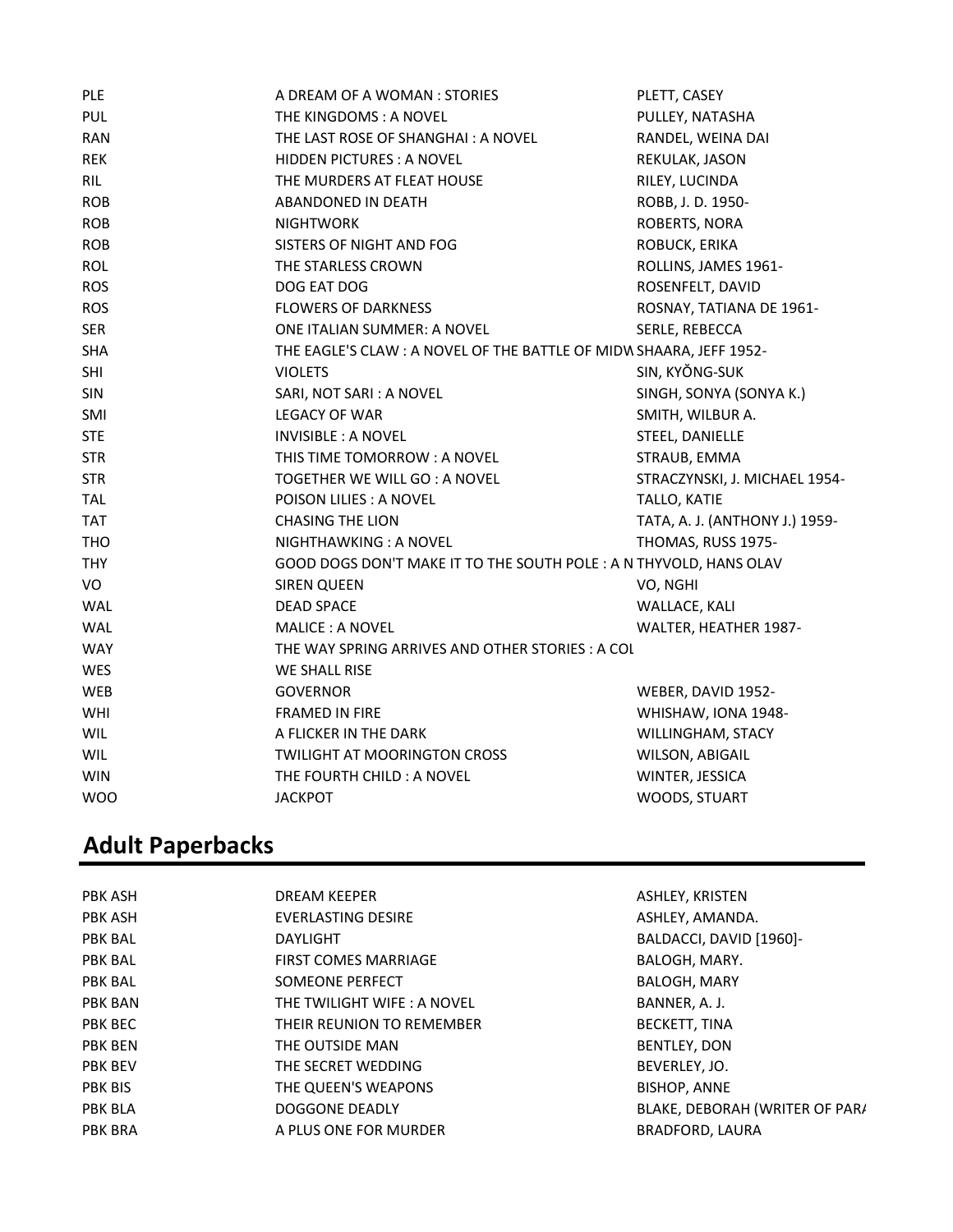| <b>PBK BRE</b> | <b>MISSING</b>                                    | BRENNAN, ALL         |
|----------------|---------------------------------------------------|----------------------|
| <b>PBK BRI</b> | <b>WILD SIGN</b>                                  | <b>BRIGGS, PATRI</b> |
| PBK BRO        | ARCTIC STORM RISING : A NOVEL                     | <b>BROWN, DALE</b>   |
| PBK BUT        | THE JUPITER KNIFE                                 | BUTLER, D. J. (I     |
| PBK CAR        | FROM FLORIDA FLING TO FOREVER                     | CARLISLE, SUS/       |
| PBK CAR        | SUNRISE ON HALF MOON BAY                          | CARR, ROBYN          |
| PBK CHI        | <b>KILLING FLOOR</b>                              | CHILD, LEE           |
| PBK CHI        | THE HUNTED                                        | CHILDS, LISA         |
| PBK COL        | <b>BODY AND SOUL FOOD</b>                         | <b>COLLETTE, ABE</b> |
| PBK CON        | <b>VOWS ON THE VIRGIN'S TERMS</b>                 | CONNELLY, CL         |
| PBK CON        | <b>WITCH TRIAL</b>                                | CONTE, CATE          |
| PBK COR        | <b>GUN RUNNER</b>                                 | CORREIA, LARF        |
| PBK CRA        | <b>BOLD FORTUNE</b>                               | CRANE, MEGA          |
| PBK CUS        | FAST ICE: A NOVEL FROM THE NUMA FILES             | CUSSLER, CLIVI       |
| PBK DAY        | <b>BATTER OFF DEAD</b>                            | DAY, MADDIE          |
| PBK DAY        | <b>HUNTER'S HOPE</b>                              | DAY, ALYSSA.         |
| PBK DAY        | MURDER AT THE LOBSTAH SHACK                       | DAY, MADDIE          |
| PBK DEN        | MORBIUS THE LIVING VAMPIRE: BLOOD TIES            | DENEEN, BREN         |
| PBK DUN        | <b>FINDING PARADISE</b>                           | <b>DUNLOP, BARE</b>  |
| PBK DYL        | PETALS AND POISON                                 | DYLAN, JESS          |
| <b>PBK EAS</b> | SAFE AND SOUND                                    | EAST, PHILIPPA       |
| PBK FEA        | A WEDDING WAGER                                   | FEATHER, JANI        |
| PBK FEA        | TO WED A WICKED PRINCE                            | FEATHER, JANI        |
| <b>PBK FEE</b> | <b>ANNIHILATION ROAD</b>                          | FEEHAN, CHRIS        |
| <b>PBK FEL</b> | <b>DEAD COLLECTIONS</b>                           | FELLMAN, ISAA        |
| PBK FOX        | <b>GATHERING DARK</b>                             | FOX, CANDICE         |
| <b>PBK GAI</b> | <b>FRAGILE THINGS: SHORT FICTIONS AND WONDERS</b> | <b>GAIMAN, NEIL</b>  |
| <b>PBK GIL</b> | CHRISTMAS WITH HIS CINDERELLA                     | GILMORE, JESS        |
| PBK GRA        | DANGER IN NUMBERS                                 | GRAHAM, HEA          |
| PBK GRI        | SOOLEY                                            | GRISHAM, JOH         |
| PBK HAR        | HER PRETTY FACE: A NOVEL                          | HARDING, ROB         |
| PBK HAR        | SNOWBOUND WITH THE BROODING BILLIONAIRE           | HARDY, KATE          |
| <b>PBK HAS</b> | <b>BLOOD AND WHISPERS</b>                         | HASKINS, A. C.       |
| PBK HEN        | AN ANONYMOUS GIRL                                 | <b>HENDRICKS, GI</b> |
| <b>PBK HIL</b> | <b>LITTLE SECRETS</b>                             | HILLIER, JENNI       |
| PBK HOO        | THE TREADSTONE EXILE                              | HOOD, JOSHU          |
| PBK HOY        | TO SEDUCE A SINNER                                | HOYT, ELIZABE        |
| <b>PBK HUN</b> | SINFUL IN SATIN                                   | HUNTER, MAD          |
| PBK JAC        | <b>RISEN</b>                                      | JACKA, BENEDI        |
| PBK JAC        | <b>STRING FOLLOW</b>                              | JACOBS, SIMO         |
| PBK JEW        | THE GIRLS IN THE GARDEN: A NOVEL                  | JEWELL, LISA         |
| PBK JOH        | <b>BISCUITS AND GRAVY</b>                         | JOHNSTONE, V         |
| PBK JOH        | <b>DEAD RIVER</b>                                 | JOHNSTONE, V         |
| PBK JOH        | <b>DEATH &amp; TEXAS</b>                          | JOHNSTONE, V         |
| PBK JOH        | LAST STAGE TO EL PASO                             | JOHNSTONE, V         |
| PBK JOH        | PREACHER'S INFERNO                                | JOHNSTONE, V         |
| PBK JOH        | <b>TEXARKANA</b>                                  | JOHNSTONE, V         |
| PBK JOH        | THE BULLET                                        | JOHANSEN, IRI        |
| <b>PBK KIN</b> | THE BILLIONAIRE WITHOUT RULES                     | KING, LUCY 19        |

BRENNAN, ALLISON BRIGGS, PATRICIA BROWN, DALE 1956-BUTLER, D. J. (DAVID JOHN) 1973-CARLISLE, SUSAN CARR, ROBYN COLLETTE, ABBY CONNELLY, CLARE (ROMANCE NOV CONTE, CATE CORREIA, LARRY CRANE, MEGAN **CUSSLER, CLIVE 1931-2020** DAY, MADDIE DAY, MADDIE DENEEN, BRENDAN DUNLOP, BARBARA EAST, PHILIPPA FEATHER, JANE. FEATHER, JANE. FEEHAN, CHRISTINE FELLMAN, ISAAC R. GAIMAN, NEIL GILMORE, JESSICA GRAHAM, HEATHER GRISHAM, JOHN HARDING, ROBYN HEN DRICKS, GREER HILLIER, JENNIFER HOOD, JOSHUA HOYT, ELIZABETH 1970-HUNTER, MADELINE. JACKA, BENEDICT JACOBS, SIMON JOHNSTONE, WILLIAM W. JOHNSTONE, WILLIAM W. JOHNSTONE, WILLIAM W. JOHNSTONE, WILLIAM W. JOHNSTONE, WILLIAM W. JOHNSTONE, WILLIAM W. JOHANSEN, IRIS 1938-KING, LUCY 1972-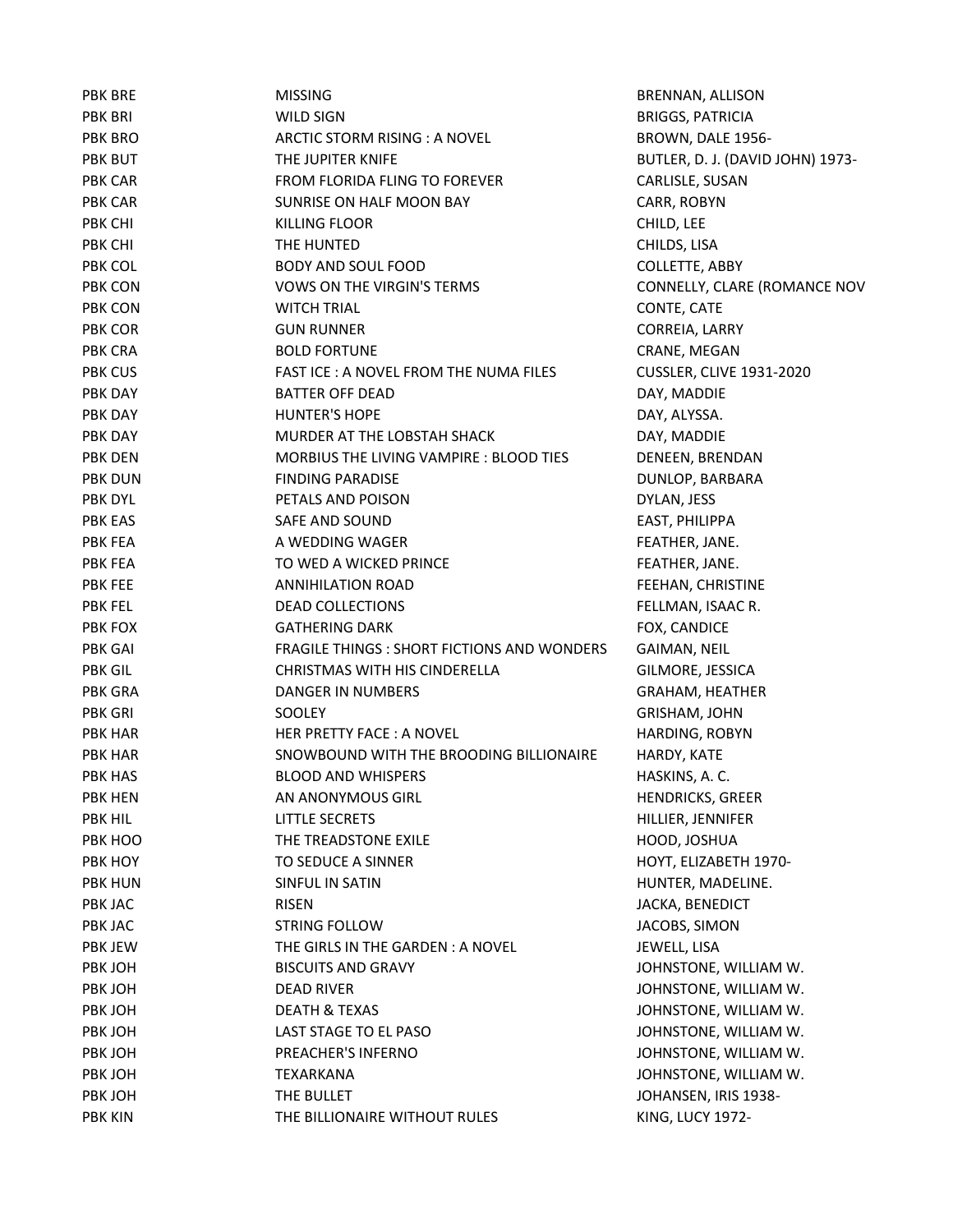| <b>PBK KLE</b> | SEDUCE ME AT SUNRISE                                                         | KLEYPAS, LISA                   |
|----------------|------------------------------------------------------------------------------|---------------------------------|
| <b>PBK KLE</b> | TEMPT ME AT TWILIGHT                                                         | KLEYPAS, LISA.                  |
| <b>PBK KNO</b> | THE FAVORITE SISTER: A NOVEL                                                 | KNOLL, JESSICA                  |
| <b>PBK LAM</b> | <b>CHANCY: A NOVEL</b>                                                       | L'AMOUR, LOUIS 1908-1988        |
| <b>PBK LAM</b> | THE IRON MARSHALL: A NOVEL                                                   | L'AMOUR, LOUIS 1908-1988        |
| PBK LAM        | <b>WAR PARTY: STORIES</b>                                                    | L'AMOUR, LOUIS 1908-1988        |
| <b>PBK LEI</b> | MURDER ON THE MENU                                                           | LEITCH, FIONA                   |
| <b>PBK LIN</b> | THAT PERFECT SOMEONE                                                         | LINDSEY, JOHANNA.               |
| PBK MAC        | <b>TEXAS NIGHTS</b>                                                          | MACOMBER, DEBBIE                |
| PBK MAC        | TO TELL YOU THE TRUTH: A NOVEL                                               | MACMILLAN, GILLY                |
| PBK MAM        | THE MISFIT SOLDIER                                                           | MAMMAY, MICHAEL                 |
| <b>PBK MAR</b> | LOVE AND LET BARK                                                            | MARTIN, ALANNA                  |
| PBK MAS        | THE INN ON MIRROR LAKE                                                       | MASON, DEBBIE (NOVELIST)        |
| PBK MCA        | TAKING A CHANCE ON THE BEST MAN                                              | MCARTHUR, FIONA                 |
| PBK MCC        | <b>TYGER BRIGHT</b>                                                          | MCCARTHY, T. C.                 |
| <b>PBK MIL</b> | A CONTRACT FOR HIS RUNAWAY BRIDE                                             | MILBURNE, MELANIE               |
| PBK MIL        | AGENT OF THE IMPERIUM                                                        | MILLER, MARC W.                 |
| <b>PBK MIL</b> | THE SECRET CASSEVETI BABY                                                    | MILNE, NINA                     |
| PBK MOF        | <b>HER LAST GOODBYE</b>                                                      | MOFINA, RICK                    |
| PBK MOY        | THE GIVER OF STARS: A NOVEL                                                  | MOYES, JOJO 1969-               |
| <b>PBK MUL</b> | PLEASE SEE US : A NOVEL                                                      | MULLEN, CAITLIN                 |
| <b>PBK NIX</b> | DEAD MAN'S HAND                                                              | NIX, DAVID                      |
| PBK NOB        | MAPS FOR THE GETAWAY: A NOVEL                                                | NOBLIN, ANNIE ENGLAND           |
| PBK NOT        | LIFE SEED                                                                    | NOTHLIT, ALBERT                 |
| PBK OCO        | MURDER IN AN IRISH BOOKSHOP                                                  | O'CONNOR, CARLENE               |
| <b>PBK ONE</b> | NEW YEAR KISS WITH HIS CINDERELLA                                            | O'NEIL, ANNIE                   |
| PBK OLI        | PRIDE, PREJUDICE, AND PERIL                                                  | OLIVER, KATIE                   |
| PBK PAT        | <b>LOST</b>                                                                  | PATTERSON, JAMES                |
| PBK PAT        | THE 20TH VICTIM                                                              | PATTERSON, JAMES 1947-          |
| PBK PAT        | THE PALM BEACH MURDERS: THRILLERS                                            | PATTERSON, JAMES 1947-          |
| PBK PER        | AN EGGNOG TO DIE FOR                                                         | PERSHING, AMY (MYSTERY WRITER   |
| <b>PBK PER</b> | UNCHARTED: THE OFFICIAL MOVIE NOVELIZATION                                   | PERRY, S. D. (STEPHANI DANELLE) |
| <b>PBK PUT</b> | <b>SHATTERED RAINBOWS</b>                                                    | PUTNEY, MARY JO.                |
| <b>PBK PUT</b> | THE WILD CHILD                                                               | PUTNEY, MARY JO.                |
| PBK QUI        | <b>EVERYTHING AND THE MOON</b>                                               | QUINN, JULIA.                   |
| <b>PBK QUI</b> | ROMANCING MISTER BRIDGERTON                                                  | QUINN, JULIA.                   |
| PBK QUI        | THE ALICE NETWORK                                                            | QUINN, KATE                     |
| <b>PBK QUI</b> | THE SECRET DIARIES OF MISS MIRANDA CHEEVER                                   | QUINN, JULIA.                   |
| <b>PBK QUI</b> | THE TEMPTATION OF LADY SERENA                                                | QUINN, ELLA                     |
| <b>PBK RAN</b> | THE SAGEBRUSH TRAIL: A RALPH COMPTON WESTERN RANDISI, ROBERT J.              |                                 |
| PBK REI        | UP TO NO GOUDA                                                               | REILLY, LINDA S.                |
| <b>PBK RIC</b> | LAST DANCE WTIH A COWBOY : A SILVERADO LAKE NO RICHARDSON, SARA (ROMANCE FIC |                                 |
| <b>PBK ROB</b> | THE MACGREGOR BRIDES                                                         | ROBERTS, NORA.                  |
| PBK ROG        | SAVAGE DESIRE                                                                | ROGERS, ROSEMARY.               |
| <b>PBK ROS</b> | JANE DARROWFIELD AND THE MADWOMAN NEXT DOC ROSS, BARBARA 1953-               |                                 |
| <b>PBK ROS</b> | SUMMER ON MIRROR LAKE                                                        | ROSS, JOANN                     |
| <b>PBK ROS</b> | THE GREEK SECRET SHE CARRIES                                                 | ROSCOE, PIPPA                   |
| <b>PBK ROS</b> | THE YELLOW BIRD SINGS                                                        | ROSNER, JENNIFER                |
| <b>PBK SAN</b> | <b>HIGHLAND WOLF</b>                                                         | SANDS, LYNSAY                   |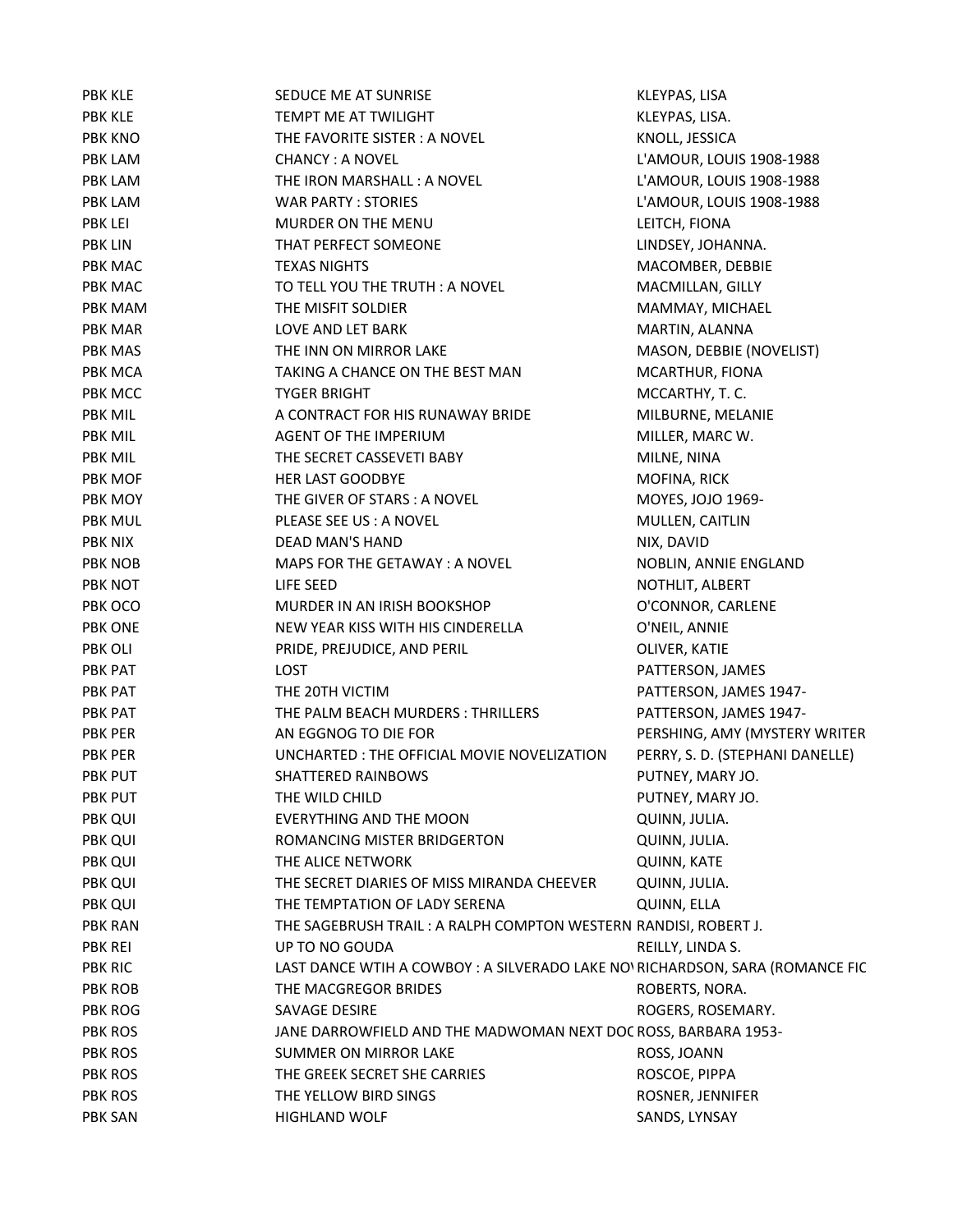| PBK SHA        | ALMOST JUST FRIENDS: A NOVEL         | SHALVIS, JILL                   |
|----------------|--------------------------------------|---------------------------------|
| PBK SHA        | THE ITALIAN'S BARGAIN FOR HIS BRIDE  | SHAW, CHANTELLE                 |
| PBK SHA        | TO ALL THE DOGS I'VE LOVED BEFORE    | SHANE, LIZZIE                   |
| <b>PBK SIN</b> | IN THE ARMS OF A HIGHLANDER          | SINCLAIR, MICHELE               |
| <b>PBK SIN</b> | <b>QUIET IN HER BONES</b>            | SINGH, NALINI 1977-             |
| PBK SMA        | STRANDED WITH HER GREEK HUSBAND      | SMART, MICHELLE                 |
| PBK SNO        | <b>ALASKA DREAMS</b>                 | SNOW, JENNIFER                  |
| <b>PBK STE</b> | FINDING ASHLEY: A NOVEL              | STEEL, DANIELLE                 |
| <b>PBK STE</b> | <b>WORTH THE RISK</b>                | STEWART, ANNA J.                |
| PBK STO        | THE CHRISTMAS HE LOVED HER           | STONE, JULIANA.                 |
| <b>PBK SUL</b> | THE REBEL AND THE RAKE               | SULLIVAN, EMILY                 |
| PBK THO        | <b>CITY OF SCHEMES</b>               | THOMPSON, VICTORIA (VICTORIA E  |
| PBK WES        | THE INNOCENT'S PROTECTOR IN PARADISE | WEST, ANNIE (ROMANTIC FICTION ' |
| PBK WIG        | <b>MARRYING DAISY BELLAMY</b>        | WIGGS, SUSAN                    |
| PBK WIG        | THE HOSTAGE                          | WIGGS, SUSAN.                   |
| PBK WIL        | DESERT KING'S SURPRISE LOVE-CHILD    | WILLIAMS, CATHY                 |
| PBK WOO        | DOUBLE JEOPARDY                      | WOODS, STUART                   |
| PBK WOO        | THE ELUSIVE FLAME                    | WOODIWISS, KATHLEEN E.          |
| PBK WOO        | THE RELUCTANT SUITOR                 | WOODIWISS, KATHLEEN E.          |
| PBK YAT        | CONFESSIONS FROM THE QUILTING CIRCLE | YATES, MAISEY                   |
| PBK YAT        | CROWNED FOR HIS CHRISTMAS BABY       | YATES, MAISEY                   |
| <b>PBK ZAN</b> | YOU CAN RUN                          | ZANETTI, REBECCA                |
|                |                                      |                                 |

# Adult Non-Fiction

| 133.1 BRU   | LIFE WITH THE AFTERLIFE : 13 TRUTHS I LEARNED ABOL BRUNI, AMY             |                    |
|-------------|---------------------------------------------------------------------------|--------------------|
| 133.258 PEA | FLOWER ESSENCES FROM THE WITCH'S GARDEN : PLAN PEARSON, NICHOLAS 1986-    |                    |
| 158.13 BRA  | 5 GOOD MINUTES OF MINDFULNESS: REDUCE STRESS, BRANTLEY, JEFFREY           |                    |
| 305.896 SAM | HIS NAME IS GEORGE FLOYD : ONE MAN'S LIFE AND TH SAMUELS, ROBERT 1984-    |                    |
| 306.76 RYA  | WHEN BROOKLYN WAS QUEER                                                   | RYAN, HUGH 1978-   |
| 332.024 KIY | RICH DAD, POOR DAD: WITH UPDATES FOR TODAY'S W KIYOSAKI, ROBERT T. 1947-  |                    |
| 333.2 BAX   | INALIENABLE PROPERTIES : THE POLITICAL ECONOMY C BAXTER, JAMIE 1982-      |                    |
| 338.76 MIC  | AFTER STEVE : HOW APPLE BECAME A TRILLION-DOLLA MICKLE, TRIPP             |                    |
| 576.83 LOE  | EXTRATERRESTRIAL: THE FIRST SIGN OF INTELLIGENT LILOEB, AVI               |                    |
| 615.88 FRO  | YOU ARE THE MEDICINE : 13 MOONS OF INDIGENOUS \ FROST, ASHA               |                    |
| 617.585 BRE | THE FOOT BOOK: THE CARE AND KEEPING OF YOUR FEI BRENNAN, TODD             |                    |
| 641.51 GER  | HALF BAKED HARVEST: MORE THAN 125 RECIPES FOR I GERARD, TIEGHAN           |                    |
| 641.51 GER  | HALF BAKED HARVEST SUPER SIMPLE : MORE THAN 12! GERARD, TIEGHAN           |                    |
| 641.53 BEB  | THE UNOFFICIAL BRIDGERTON BOOK OF AFTERNOON T BEBO, KATHERINE             |                    |
| 641.56 PAN  | THE CHAKRA COOKBOOK: COLOURFUL VEGAN RECIPES PANOTZKI, ANNIKA             |                    |
| 641.56 THO  | GLUTEN-FREE SOURDOUGH BAKING : THE MIRACLE ME THOMPSON, MARY (FOOD BLOGGE |                    |
| 641.59 GER  | HALF BAKED HARVEST COOKBOOK: RECIPES FROM MY GERARD, TIEGHAN              |                    |
| 741.59 LEN  | SECRET PASSAGES: 1985-1986                                                | LENOIR, AXELLE     |
| 809.933 TAT | THE HEROINE WITH 1,001 FACES                                              | TATAR, MARIA 1945- |
| 810.93 TWI  | OUT OF HIDING : HOLOCAUST LITERATURE OF BRITISH (TWIGG, ALAN 1952-        |                    |
| 811.6 BAE   | WHAT KIND OF WOMAN: POEMS                                                 | BAER, KATE.        |
| 821.914 TOI | <b>VINEGAR HILL</b>                                                       | TÓIBÍN, COLM 1955- |
| 910.4 LIN   | TRAVELLING BY TRAIN ACROSS THE BALKANS                                    | LINSDELL, WILL     |
| 910.91 PIT  | ICEBOUND: SHIPWRECKED AT THE EDGE OF THE WORL PITZER, ANDREA              |                    |
|             |                                                                           |                    |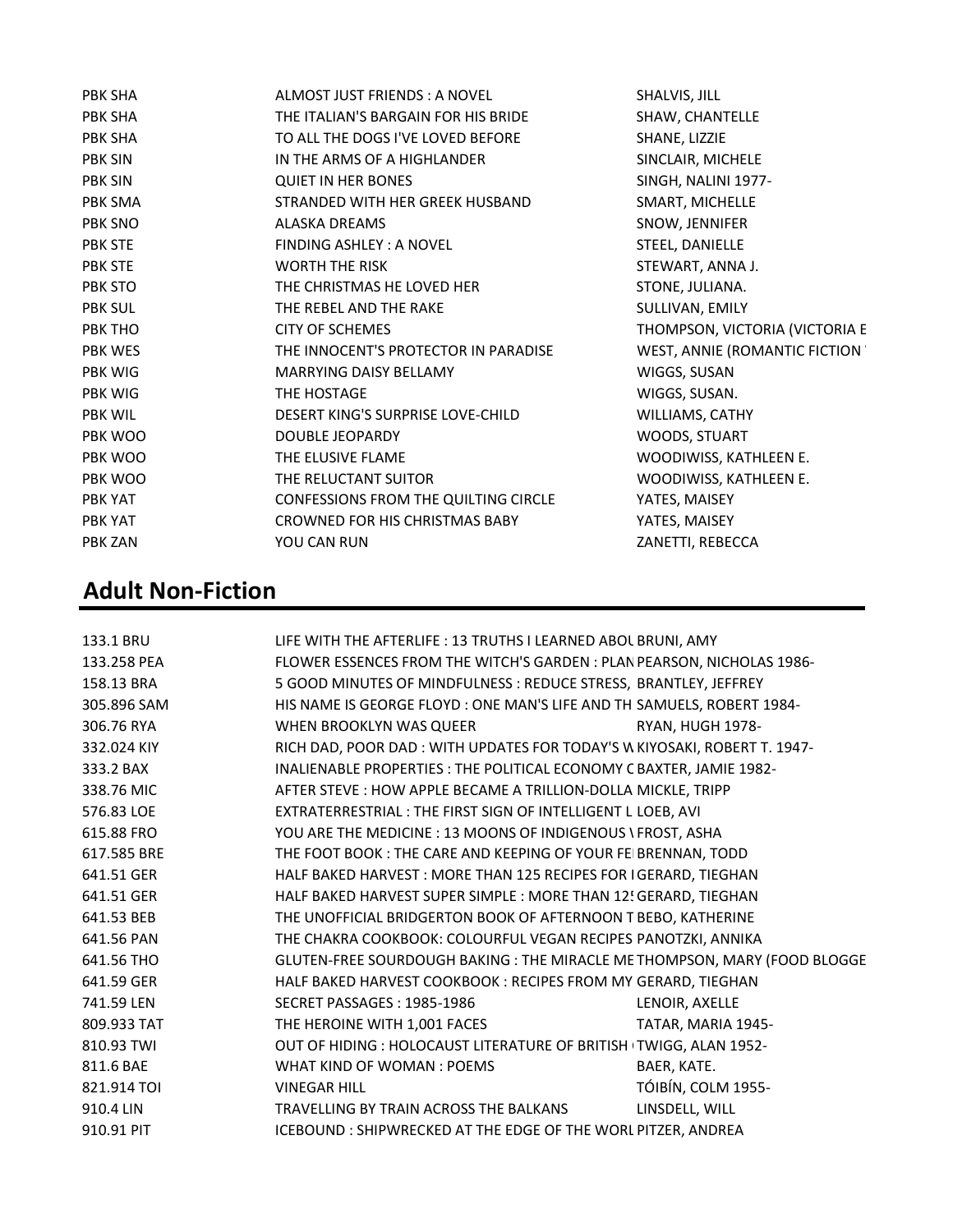| 914.704 STE | EASTERN EUROPE                                                            | STEVES, RICK 1955-     |
|-------------|---------------------------------------------------------------------------|------------------------|
| 916.20 MIL  | RIVER OF THE GODS: GENIUS, COURAGE, AND BETRAY/ MILLARD, CANDICE          |                        |
| 940.53 SUL  | THE BETRAYAL OF ANNE FRANK : A COLD CASE INVESTI SULLIVAN, ROSEMARY 1947- |                        |
| 949.703 GLE | THE FALL OF YUGOSLAVIA : THE THIRD BALKAN WAR    GLENNY, MISHA.           |                        |
| 951.60 TUR  | NO ESCAPE : THE TRUE STORY OF CHINA'S GENOCIDE O TURKEL, NURY             |                        |
| 364.152 PAT | TILL MURDER DO US PART : TRUE-CRIME THRILLERS                             | PATTERSON, JAMES 1947- |

# Reference

| <b>REF 669 RIO</b> | RIO TINTO 2022 BC WORKS SMELTER RESTART TECHNICAL ASSESSMENT REPORT. |
|--------------------|----------------------------------------------------------------------|
| <b>REF 669 RIO</b> | RIO TINTO 2022 BC WORKS SMELTER RESTART TECHNICAL ASSESSMENT REPORT. |

### Youth Fiction

| Y BUR        | MEDUSA: THE GIRL BEHIND THE MYTH | <b>BURTON, JESSIE 1982-</b> |
|--------------|----------------------------------|-----------------------------|
| Y GRA        | <b>ICEBREAKER</b>                | GRAZIADEI, A. L.            |
| Y JAS        | THE MIDNIGHT GIRLS               | JASINSKA, ALICIA            |
| Y MCM        | YOU'LL BE THE DEATH OF ME        | MCMANUS, KAREN M.           |
| Y MEA        | <b>NIGHTRENDER</b>               | MEADOWS, JODI               |
| <b>Y NEL</b> | THE LAST SHE                     | NELSON, H. J.               |
| Y NIJ        | AT THE END OF EVERYTHING         | NIJKAMP, MARIEKE            |
| Y NOR        | <b>HOPEPUNK</b>                  | NORTON, PRESTON 1985-       |
| Y RHO        | <b>ECHOES AND EMPIRES</b>        | RHODES, MORGAN              |
| Y VAL        | SPIN ME RIGHT ROUND              | VALDES GREENWOOD, DAVID     |
| Y PB ARM     | THE WAR OF TWO QUEENS            | ARMENTROUT, JENNIFER L.     |
| Y PB DEL     | THE THIRTEENTH FAIRY             | DE LA CRUZ, MELISSA 1971-   |
| Y PB HAR     | <b>TESS OF THE ROAD</b>          | HARTMAN, RACHEL 1972-       |
| Y PB KAM     | <b>FIGHT LIKE A GIRL</b>         | KAMAL, SHEENA               |
| Y PB TOT     | EIGHT DAYS                       | TOTEN, TERESA 1955-         |
|              |                                  |                             |

# Youth Non-Fiction

| Y 741.59 ALI | ALICE IN BORDERLAND. 1                                                  | ASO, HARO 1980- |
|--------------|-------------------------------------------------------------------------|-----------------|
| Y 741.59 FIV | FIVE NIGHTS AT FREDDY'S FAZBEAR FRIGHTS. THE FOUF HASTINGS, CHRIS 1983- |                 |

## Juvenile Fiction

| J EGA        | <b>SNEAKS</b>                | EGAN, CATHERINE 1976-       |
|--------------|------------------------------|-----------------------------|
| J FOX        | A MOST MAGICAL GIRL          | FOXLEE, KAREN 1971-         |
| J KOR        | <b>OPERATION DO-OVER</b>     | KORMAN, GORDON              |
| J KRU        | HIDE AND GO BEAK             | KRULIK, NANCY E.            |
| J OHE        | <b>ESCAPE FROM ATLANTIS</b>  | O'HEARN, KATE               |
| J OSB        | SUNLIGHT ON THE SNOW LEOPARD | OSBORNE, MARY POPE          |
| J PB ALL     | <b>BREATHING UNDERWATER</b>  | ALLEN, SARAH ELISABETH      |
| J PB BAB MAR | <b>KAREN'S LITTLE SISTER</b> | <b>MARTIN, ANN M. 1955-</b> |
| J PB BAB MAR | <b>STACEY'S MISTAKE</b>      | MARTIN, ANN M. 1955-        |
| J PB DC BRE  | CATWOMAN'S CROOKED CONTEST   | <b>BREZENOFF, STEVEN</b>    |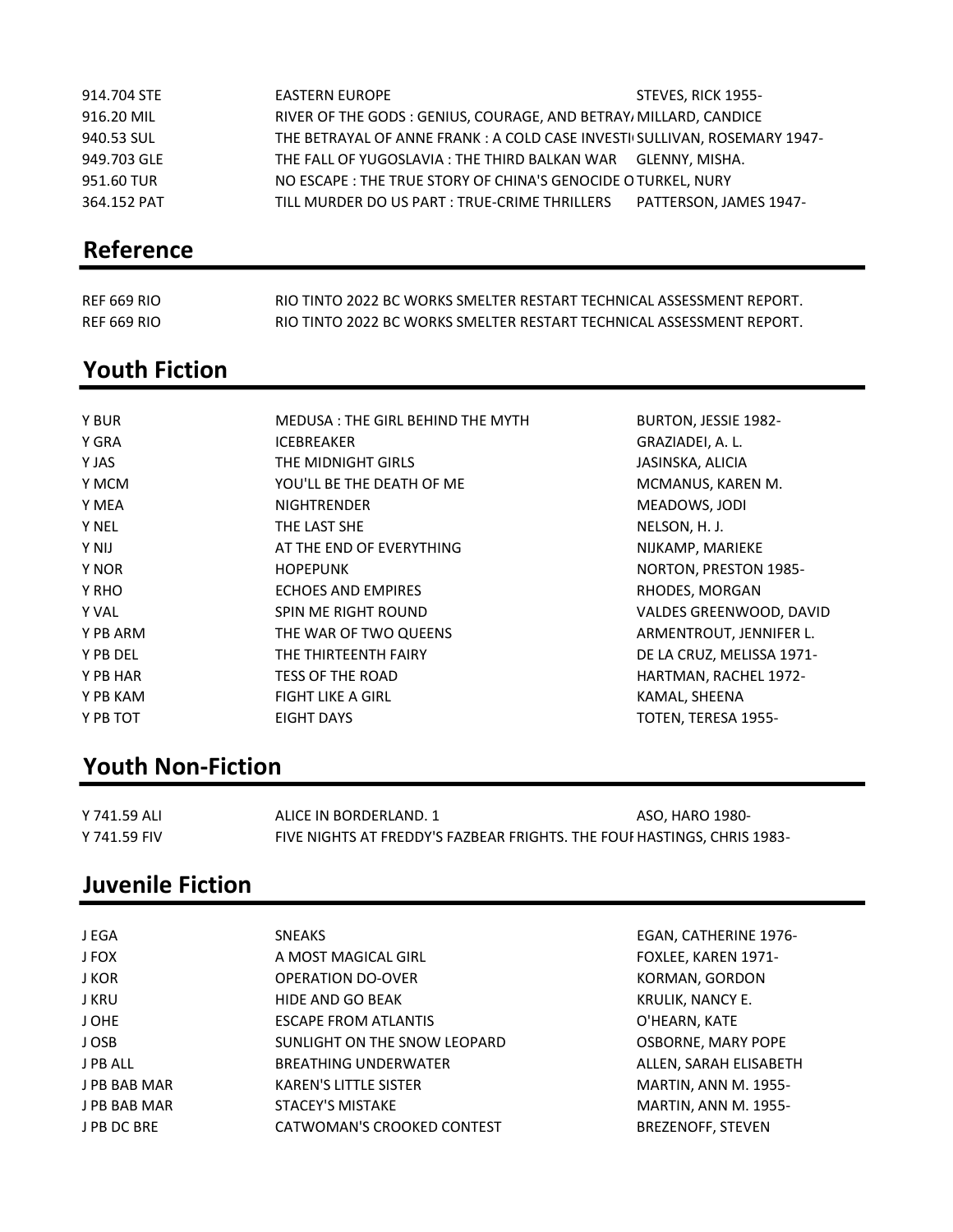| J PB DC BRE         | THE JOKER HIDEOUT HEIST                                           | <b>BREZENOFF, STEVEN</b> |
|---------------------|-------------------------------------------------------------------|--------------------------|
| J PB DC STE         | BATMAN'S HANSEL AND GRETEL TEST                                   | HINES-STEPHENS, SARAH    |
| J PB DC STE         | SUPERMAN AND THE RUMPELSTILTSKIN RUSE                             | HINES-STEPHENS, SARAH    |
| J PB DC STE         | THE HARLEY AND BATGIRL SHOW                                       | STEELE, MICHAEL ANTHONY  |
| J PB DC SUT         | AQUAMAN AND THE RAPUNZEL PLOT                                     | <b>SUTTON, LAURIE</b>    |
| J PB DC SUT         | BLACK CANARY AND THE THREE BAD BEARS                              | <b>SUTTON, LAURIE</b>    |
| J PB DAI JAM        | THE PUPPY PROBLEM                                                 | JAMES, LAURA 1979-       |
| J PB DAN            | <b>FOREVER BIRCHWOOD</b>                                          | DANIEL, DANIELLE         |
| J PB GAM PRY        | <b>CURRENCY CONTROL</b>                                           | PRYOR, SHAWN             |
| J PB GAM PRY        | <b>DIGITAL TERROR</b>                                             | PRYOR, SHAWN             |
| <b>J PB GAM PRY</b> | <b>MONSTER MASTER</b>                                             | PRYOR, SHAWN             |
| J PB GAM PRY        | <b>RACING RANSOM</b>                                              | PRYOR, SHAWN             |
| J PB HAR DIX        | AS THE FALCON FLIES                                               | DIXON, FRANKLIN W.       |
| J PB KRA            | THEY THREW US AWAY                                                | KRAUS, DANIEL 1975-      |
| J PB NAN KEE        | THE BLUE LADY OF COFFIN HALL                                      | KEENE, CAROLYN           |
| <b>JPB WAT</b>      | STICK DOG TRIES TO TAKE THE DONUTS                                | WATSON, TOM 1965-        |
| J PB YOU BRA        | YOU CHOOSE. CAN YOU BECOME A SOCIAL MEDIA INFL BRAUN, ERIC 1971-  |                          |
| J PB YOU COL        | YOU CHOOSE. CAN YOU SURVIVE THE GREAT SAN FRAN COLLINS, AILYNN    |                          |
| J PB YOU GUN        | YOU CHOOSE. CAN YOU SURVIVE THE 1900 GALVESTOI GUNDERSON, JESSICA |                          |
| J PB YOU LAS        | YOU CHOOSE. CAN YOU BECOME A POP STAR?                            | LASSIEUR, ALLISON        |
| J PB YOU OTF        | YOU CHOOSE. CAN YOU SURVIVE THE JOHNSTOWN FLC OTFINOSKI, STEVEN   |                          |

## Juvenile Non-Fiction

| J 741.59 BAB | GOOD-BYE STACEY, GOOD-BYE                                               | EPSTEIN, GABRIELA        |
|--------------|-------------------------------------------------------------------------|--------------------------|
| J 741.59 BAD | <b>BAD KITTY GETS A PHONE</b>                                           | <b>BRUEL, NICK</b>       |
| J 741.59 BAD | <b>BAD KITTY FOR PRESIDENT</b>                                          | <b>BRUEL, NICK</b>       |
| J 741.59 BIG | BIG NATE. BEWARE OF LOW-FLYING CORN MUFFINS                             | PEIRCE, LINCOLN          |
| J 741.59 ENC | ENCANTO: THE GRAPHIC NOVEL                                              | ORSI, TEA                |
| J 741.59 GER | GERONIMO STILTON, THE GRAPHIC NOVEL. 3 THE GREASTILTON, GERONIMO        |                          |
| J 741.59 HAM | HAM-LET : A SHAKESPEAREAN MASH-UP                                       | <b>BURNSTEIN, JIM</b>    |
| J 741.59 HIL | HILO. BOOK 8 GINA AND THE BIG SECRET                                    | WINICK, JUDD             |
| J 741.59 INV | INVESTIGATORS. BRAVER AND BOULDER                                       | <b>GREEN, JOHN 1975-</b> |
| J 741.59 LIT | MY LITTLE PONY, FRIENDSHIP IS MAGIC. SEASON 10, VC WHITLEY, JEREMY      |                          |
| J 741.59 MIS | MR. WOLF'S CLASS. SNOW DAY                                              | STEINKE, ARON NELS       |
| J 741.59 OWL | OWLY A TIME TO BE BRAVE                                                 | RUNTON, ANDY             |
| J 741.59 PAG | WHO WAS THE FIRST MAN ON THE MOON? : NEIL ARM PAGE, NATHAN 1985-        |                          |
| J 741.59 PAW | PAWS. 1 GABBY GETS IT TOGETHER                                          | FAIRBAIRN, NATHAN        |
| J 741.59 SPY | SPY SCHOOL: THE GRAPHIC NOVEL                                           | GIBBS, STUART 1969-      |
| J 741.59 SUT | WINGS OF FIRE. THE GRAPHIC NOVEL BOOK FIVE THE B SUTHERLAND, TUI 1978-  |                          |
| J 741.59 TEL | <b>GUTS</b>                                                             | TELGEMEIER, RAINA        |
| J 741.59 TEL | <b>SISTERS</b>                                                          | TELGEMEIER, RAINA        |
| J 794.8 CAW  | FIVE NIGHTS AT FREDDY'S : THE ULTIMATE GUIDE : THE CAWTHON, SCOTT 1971- |                          |

# Easy Reader Fiction

| E ABB            | PIG AND HORSE AND THE SOMETHING SCARY | ABBOTT, ZOEY |
|------------------|---------------------------------------|--------------|
| E ARN 1ST READER | FLY GUY & FLY GIRL. FRIENDLY FRENZY   | ARNOLD, TEDD |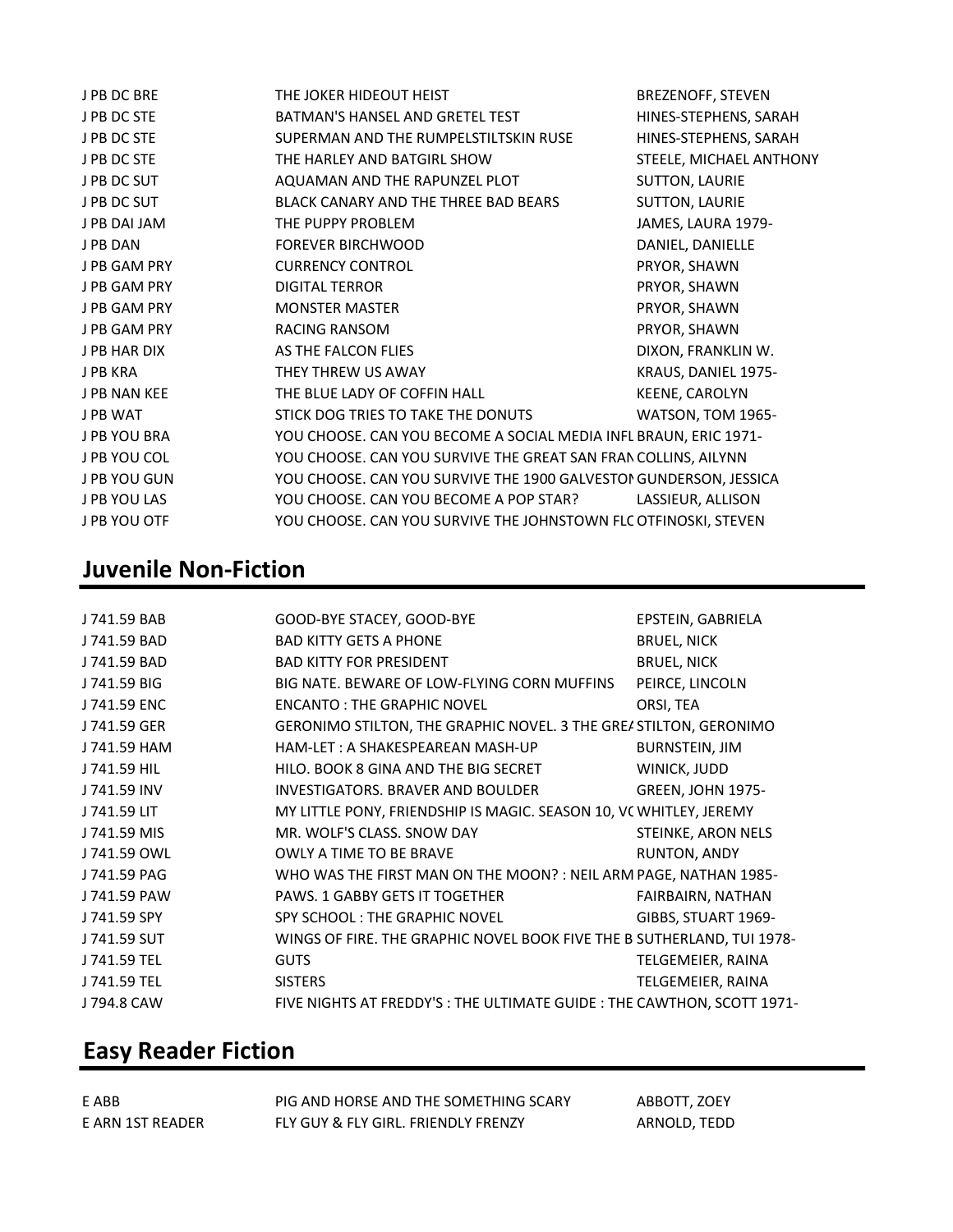| E BAN            | <b>LION LULLABY</b>                                                           | BANKS, KATE 1960-                      |
|------------------|-------------------------------------------------------------------------------|----------------------------------------|
| E BAR            | WHAT IS LOVE?                                                                 | BARNETT, MAC                           |
| E BRI            | SLUG IN LOVE                                                                  | <b>BRIGHT, RACHEL</b>                  |
| E BRO            | MILK AND JUICE : A RECYCLING ROMANCE                                          | BROWN, MEREDITH CRANDALL               |
| E DEL            | <b>LISSY'S DIARY</b>                                                          | DELANGE, ELLEN                         |
| E EDW            | CAN YOU IMAGINE?                                                              | EDWARDS, WALLACE                       |
| E FER            | PETAL THE ANGRY COW                                                           | FERGUS, MAUREEN.                       |
| E HER            | YOU'RE THE HUGS TO MY KISSES : CELEBRATING FAMIL HERNDON, BARBARA             |                                        |
| E JOY            | LOVE WAS INSIDE                                                               | JOYNER, ANDREW (ILLUSTRATOR)           |
| E KER            | LOVE IS FOR ROARING                                                           | KERR, MIKE                             |
| E LIU            | FRIENDS ARE FRIENDS, FOREVER                                                  | LIU, DANE                              |
| E MAG            | I WISH, WISH, WISH FOR YOU                                                    | MAGSAMEN, SANDRA                       |
| E MAL            | LOVE IS HERE                                                                  | MALBROUGH, MIKE                        |
| E MAR            | 5-MINUTE MARVEL STORIES.                                                      |                                        |
| E MAR            | MARLEY AND THE FAMILY BAND                                                    | MARLEY, CEDELLA                        |
| E MAY            | NOT ENOUGH LOLLIPOPS                                                          | MAYNOR, MEGAN                          |
| E MCA            | THE SPRING RABBIT : AN EASTER TALE                                            | MCALLISTER, ANGELA                     |
| E MEY            | ADA TWIST, SCIENTIST. SHOW ME THE BUNNY                                       | MEYER, GABRIELLE                       |
| E NEB            | CHARLOTTE AND THE NUTCRACKER : THE TRUE STORY (NEBRES, CHARLOTTE              |                                        |
| E PLA            | <b>EASTER STARRING EGG!</b>                                                   | PLATT, CYNTHIA                         |
| E PLO            | IF YOU WERE MY VALENTINE                                                      | PLOURDE, LYNN                          |
| E RAH            | A SKY-BLUE BENCH                                                              | RAHMAN, BAHRAM 1984-                   |
| E STR            | <b>SCARY BIRD</b>                                                             | STREICH, MICHEL                        |
| E STU            | THE VERY FIRST YOU                                                            | STUART, SCOTT (CHILDREN'S AUTH)        |
| E SUR            | <b>GRAMMA LESSONS</b>                                                         | SURETTE, JANET                         |
| E TRI            | THE HOUSE OF LOVE                                                             | TRIGIANI, ADRIANA                      |
| E USH            | <b>WILD</b>                                                                   | USHER, SAM                             |
| E VAN            | I LOVE YOU BECAUSE I LOVE YOU                                                 | VAN, MUON THI                          |
| E WOL            | <b>MILLIONS OF MAXES</b>                                                      | WOLITZER, MEG                          |
| E WOO            | THE YEAR WE LEARNED TO FLY                                                    | WOODSON, JACQUELINE                    |
| E YAG            | PLAYING WITH LANTERNS                                                         | WANG, YAGE (COLLEGE TEACHER)           |
| E YAM            | SNOW ANGEL, SAND ANGEL                                                        | YAMANAKA, LOIS-ANN 1961-               |
| E YOU            | A UNICORN NAMED SPARKLE AND THE PERFECT VALEN YOUNG, AMY (AMY L.)             |                                        |
| E ZAL            | A BEAR FOR BIMI                                                               | ZALBEN, JANE BRESKIN                   |
| E BER 1ST READER | THE BERENSTAIN BEARS MEET THE EASTER BUNNY                                    | BERENSTAIN, MIKE 1951-                 |
| E MAC 1ST READER | <b>FAMILY IS EVERYTHING</b>                                                   |                                        |
|                  | OSCAR THE HUNGRY UNICORN EATS EASTER                                          | MACK, LUZ M.<br>CARTER, LOU 1975-      |
| E PB CAR         |                                                                               |                                        |
| E PB HAR         | MR. IMPOSSIBLE AND THE EASTER EGG HUNT<br>THE LITTLE KNIGHT WHO SAVED THE DAY | HARGREAVES, ADAM<br>TIBO, GILLES 1951- |
| E PB TIB         |                                                                               |                                        |
| E WEB 1ST READER | MIRABEL'S DISCOVERY                                                           | WEBER, VICKY                           |
| E BOARD          | A IS FOR ANEMONE : A FIRST WEST COAST ALPHABET                                | VICKERS, ROY HENRY 1946-               |
| E BOARD          | ALPHABREATHS: THE ABCS OF MINDFUL BREATHING                                   | WILLARD, CHRISTOPHER                   |
| E BOARD          | AMIK                                                                          | KING, SHARON (SHARON M.)               |
| E BOARD          | ANIMALS                                                                       | OLDHAM, MATTHEW                        |
| E BOARD          | <b>BABIES LOVE ANIMALS</b>                                                    | KONIG, SUSANNE.                        |
| E BOARD          | <b>BABY BUG</b>                                                               | KIRWAN, WEDNESDAY                      |
| E BOARD          | <b>BABY'S FIRST HOLI</b>                                                      |                                        |
| E BOARD          | <b>BANANAS FOR YOU!</b>                                                       | MOYLE, SABRINA                         |
| E BOARD          | BATHTIME, LITTLE PIGLET                                                       |                                        |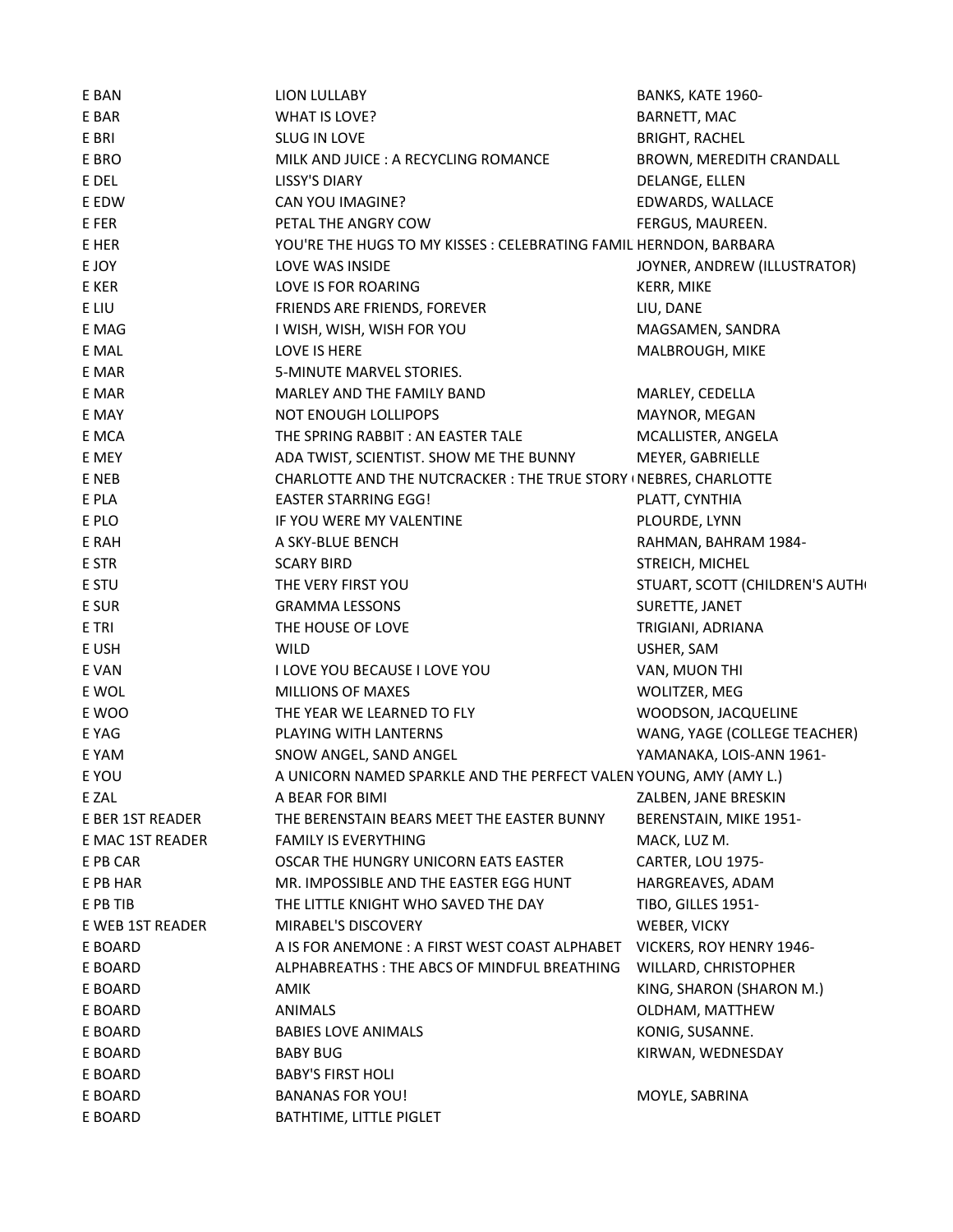| E BOARD | CALM                                                         | ROBERTS, JILLIAN 1971-         |
|---------|--------------------------------------------------------------|--------------------------------|
| E BOARD | CONSTRUCTION SITE : FIRST ENGINEERING WORDS                  | RHATIGAN, JOE                  |
| E BOARD | DOCTOR STRANGE: MY MIGHTY MARVEL FIRST BOOK                  | MARVEL ENTERTAINMENT (NEW YO   |
| E BOARD | DR. SEUSS DISCOVERS SHARKS                                   | WORTH, BONNIE                  |
| E BOARD | DR. SEUSS DISCOVERS: DINOSAURS                               | MANDELL, JUDE                  |
| E BOARD | <b>EVERY BUNNY POOPS</b>                                     | JONES, CHRISTIANNE C.          |
| E BOARD | EVERYBODY HAS A BELLY BUTTON                                 | VINCENT, CERINA                |
| E BOARD | FIVE LITTLE LEPRECHAUNS                                      | <b>BURTON, JEFFREY</b>         |
| E BOARD | <b>GARDEN TIME</b>                                           | MCDONALD, JILL (JILL MCDONALD- |
| E BOARD | <b>GET TOGETHER</b>                                          | ORDÓÑEZ, MIGUEL 1976-          |
| E BOARD | <b>GRANDMA AND ME</b>                                        | WEATHERFORD, CAROLE BOSTON 1   |
| E BOARD | <b>GRUMBLE YAWN</b>                                          | KERBEL, DEBORAH                |
| E BOARD | <b>HAIR</b>                                                  | TURNER, BROOK SITGRAVES/ SHRIV |
| E BOARD | HOW DOES A CATERPILLAR CHANGE? : LIFE CYCLES WIT CARLE, ERIC |                                |
| E BOARD | HOW DOES AN EGG HATCH? : LIFE CYCLES WITH THE VE CARLE, ERIC |                                |
| E BOARD | HOW MANY KISSES DO YOU WANT TONIGHT?                         | BAJAJ, VARSHA                  |
| E BOARD | <b>HURRY UP SANTA</b>                                        |                                |
| E BOARD | <b>I CAN SEE YOU</b>                                         | MEYOK, ROSEMARIE               |
| E BOARD | I LOVE YOU ALREADY!                                          | JOHN, JORY                     |
| E BOARD | I LOVE YOU SO                                                | RICHMOND, MARIANNE             |
| E BOARD | I'M THE BOSS!                                                | <b>GRAVEL, ELISE</b>           |
| E BOARD | IF YOU WERE A PENGUIN                                        | MINOR, FLORENCE FRIEDMANN      |
| E BOARD | IT HAD TO BE YOU                                             | BRANTZ, LORYN                  |
| E BOARD | LEARN & PLAY WITH FIRST NATIONS & NATIVE ART.                |                                |
| E BOARD | LEARN THE ALPHABET WITH NORTHWEST COAST NATIV                |                                |
| E BOARD | LEARN THE COLOURS WITH NORTHWEST COAST NATIVE                |                                |
| E BOARD | LEARNING WITH LLAMA LLAMA: COLORS                            | DEWDNEY, ANNA                  |
| E BOARD | LET'S BUILD A FARM                                           | PIZZO, ROBERT                  |
| E BOARD | LET'S BUILD A SCHOOL                                         | PIZZO, ROBERT                  |
| E BOARD | LITTLE BUNNY                                                 | MCCANN, JACQUELINE             |
| E BOARD | LITTLE DINOS DON'T BULLY                                     | JONES, CHRISTIANNE C.          |
| E BOARD | MONSTER MEDITATION. BOOK 3 TIME TO FOCUS, GRO'               |                                |
| E BOARD | MY FIRST ST. PATRICK'S DAY                                   | PATRICK, ELLA                  |
| E BOARD | MY FIRST DINO-BASEBALL                                       | WHEELER, LISA 1963-            |
| E BOARD | MY FIRST DINO-SOCCER                                         | WHEELER, LISA 1963-            |
| E BOARD | MY FIRST HOW TO CATCH THE EASTER BUNNY                       | WALSTEAD, ALICE                |
| E BOARD | MY JUNGLE FRIENDS.                                           |                                |
| E BOARD | NEITHER: A STORY ABOUT BEING WHO YOU ARE                     | ANDERSON, AIRLIE               |
| E BOARD | ON A FIRE TRUCK                                              | ALBERT, ROSALYN                |
| E BOARD | ON-THE-GO                                                    | TURNER, BROOK SITGRAVES/ SHRIV |
| E BOARD | ONE GOOD NIGHT 'TIL EASTER                                   | <b>BERRIOS, FRANK</b>          |
| E BOARD | ROALD DAHL COLORS                                            | DAHL, ROALD                    |
| E BOARD | RUBY & RUFUS LOVE THE WATER!                                 | DUNREA, OLIVIER.               |
| E BOARD | <b>SANTA'S SLEIGH</b>                                        |                                |
| E BOARD | STORIES IN THE SKY: CONSTELLATIONS                           | BRACH, KYLE.                   |
| E BOARD | SUPER YOU!                                                   | BRADY, ANNE KENNEDY            |
| E BOARD | THE BUTTON BOOK                                              | NICHOLLS, SALLY 1983-          |
| E BOARD | THE FARM                                                     | SEUSS DR                       |
| E BOARD | THE STORMY DAY                                               | MILBOURNE, ANNA                |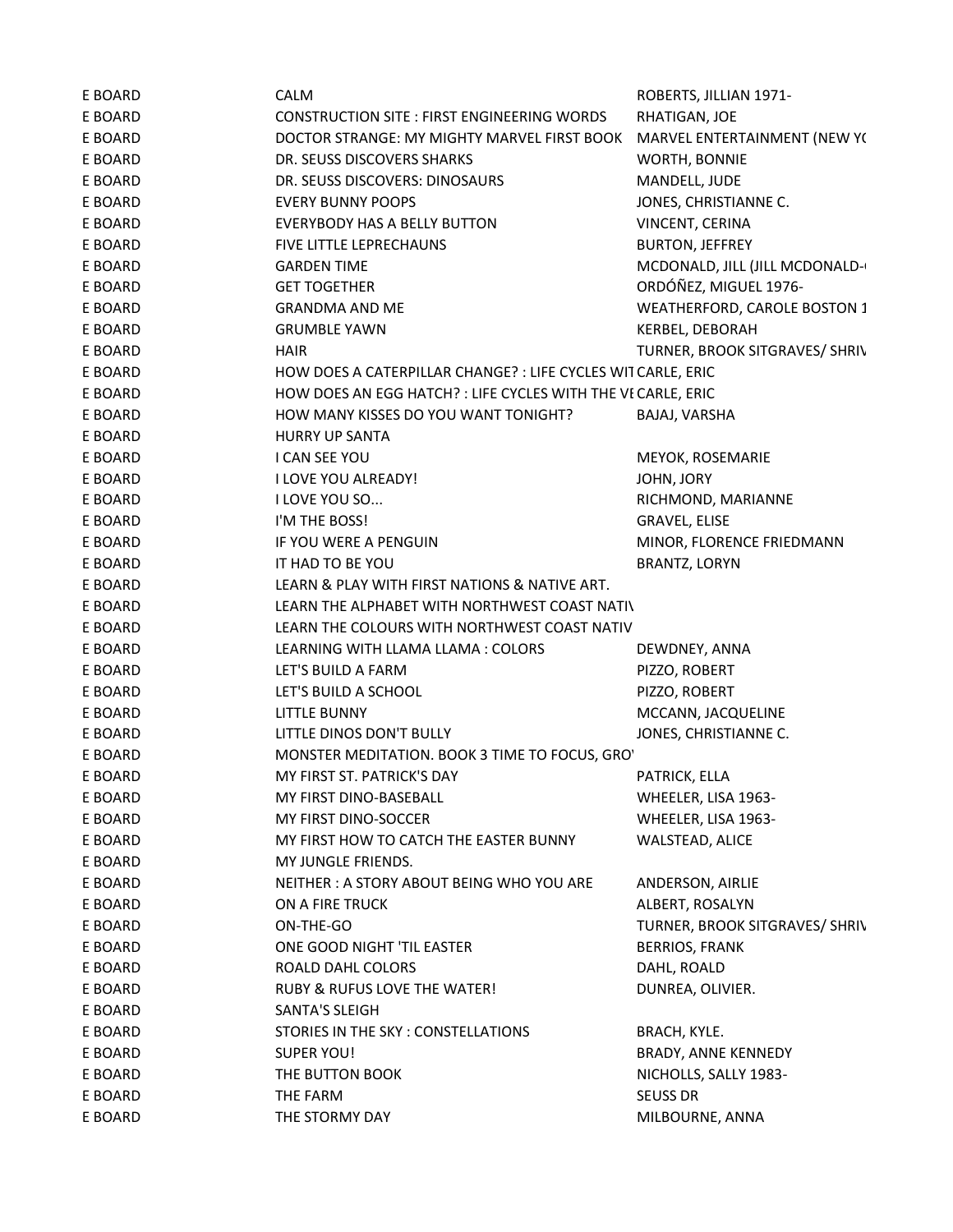| E BOARD | THE STORY OF EASTER                                           | PINGRY, PATRICIA A.        |
|---------|---------------------------------------------------------------|----------------------------|
| E BOARD | THE VERY HUNGRY CATERPILLAR EATS BREAKFAST: A C CARLE, ERIC   |                            |
| E BOARD | THE VERY HUNGRY CATERPILLAR EATS LUNCH: A COLO CARLE, ERIC    |                            |
| E BOARD | THE VERY HUNGRY CATERPILLAR'S FIRST SPRING                    | CARLE, ERIC.               |
| E BOARD | THE VERY HUNGRY CATERPILLAR'S FIRST WINTER                    | CARLE, ERIC                |
| E BOARD | THINGS THAT GO                                                | OLDHAM, MATTHEW            |
| E BOARD | THIS IS HOW WE STAY HEALTHY: FOR KIDS GOING TO P              |                            |
| E BOARD | THIS IS HOW WE STAY SAFE: FOR KIDS GOING TO PRESO             |                            |
| E BOARD | THIS IS THE WAY THE LEPRECHAUNS PLAY: A ST. PATRICFINSY, ARLO |                            |
| E BOARD | THIS IS THE WAY WE PAINT THE EGGS                             | FINSY, ARLO                |
| E BOARD | THUMPER AND HIS FRIENDS                                       | SULLIVAN, KELSEY           |
| E BOARD | WHAT A STINK!                                                 | HENSON, MIKE (ILLUSTRATOR) |
| E BOARD | WHAT IS PUPPY GOING TO DO?                                    |                            |
| E BOARD | WHO TAKES CARE OF YOU?                                        | ELIOT, HANNAH              |
| E BOARD | YOU POOP HERE                                                 | MEISEL, PAUL               |
|         |                                                               |                            |

#### **Multiligual**

FRE 155.4 SOL CONNAITRE L'ENFANT PAS SES DESSINS ET SON ECRITU SOLOMON, SHIRL FRE 307.72 REN RESPIRER LE BONHEUR : UN LIVRE POUR SE FAIRE DU B RENÉ, JACYNTHE. FRE E 152.33 FAR GAUCHE ET DROITE FARLEY, TAYLOR FRE E 153.75 KEL LEQUEL EST LE PLUS GRAND? KELLY, MIRANDA 1990-FRE E 307.76 KEL MA MAISON DANS LA VILLE KELLY, MIRANDA 1990-FRE E 307.76 ROD DANS UN VILLAGE REDUCTION AND RODRIGUEZ, ALICIA (CHILDREN'S ALICIA FRE E 307.76 ROD DANS UNE RUE RODROUGUEZ, ALICIA (CHILDREN'S ALICIA (CHILDREN'S ALICIA FRE E 307.76 ROD DANS UNE VILLE SALLE RODRIGUEZ, ALICIA (CHILDREN'S ALICIA (CHILDREN'S ALICIA FRE E 331.702 FAR LES PROFESSIONNELS DE MA VILLE FARLEY, TAYLOR FRE E 362.11 WAL MON HÔPITAL LOCAL THE STATE RELATION OF STATE RELATION OF STATES AND MALKER, ALAN 1963-FRE E 363.2 WAL LE SERVICE DE POLICE DE MA VILLE WALKER, ALAN 1963-FRE E 363.37 SIL LE SERVICE D'INCENDIE DE MA VILLE SILVERMAN, BUFFY FRE E 386.4 BEN LES CANAUX EN EN EN BENDER, DOUGLAS FRE E 448.1 KEL QUELS SONT LES CONTRAIRES? KELLY, MIRANDA 1990- FRE E 508.2 CUL AUTOMNE AND ANNOUNCED AND CULLIFORD, AMY 1992-FRE E 508.2 CUL HIVER CULLIFORD, AMY 1992- FRE E 508.2 CUL PRINTEMPS CULLIFORD, AMY 1992-FRE E 508.2 CUL ÉTÉ CULLIFORD, AMY 1992- FRE E 513.21 EAR THE PEUX FAIRE CINQ THE SAND REARLEY, CHRISTINA FRE E 513.21 EAR THE PEUX FAIRE DIX THE SERVICE OF STRING THE STRING OF STRING THE STRING OF STRING THE STRING FRE E 513.21 EAR JE PEUX FAIRE DOUZE THE SEARLEY, CHRISTINA FRE E 513.21 EAR JE PEUX FAIRE HUIT THE STATE STATE EARLEY, CHRISTINA FRE E 513.21 EAR JE PEUX FAIRE QUINZE FREE EARLEY, CHRISTINA FRE E 513.21 EAR THE PEUX FAIRE VINGT THE SERIET SEARLEY, CHRISTINA FRE E 513.21 KEL COMBIEN? : COMPTE JUSQU'À 5 KELLY, MIRANDA 1990- FRE E 516.15 STR THES FORMES AU TERRAIN DE JEUX TERRATIORD, SEBASTIAN 1996-FRE E 520 FAR DES MOTS DE L'ESPACE EN ENCORE ESPARIEY, TAYLOR FRE E 525 FAR DES MOTS DE LA TERRE FARLEY, TAYLOR FRE E 551.46 BEN LES OCÉANS AND ENDER, DOUGLAS FRE E 551.48 BEN LES LACS LACS EXAMPLE E SENDER, DOUGLAS FRE E 551.48 BEN LES RIVIÈRES EN LES RIVIÈRES EN LES RIGILES EN LES RIGILES EN L'AURAIS EN LES RIGILES EN L'A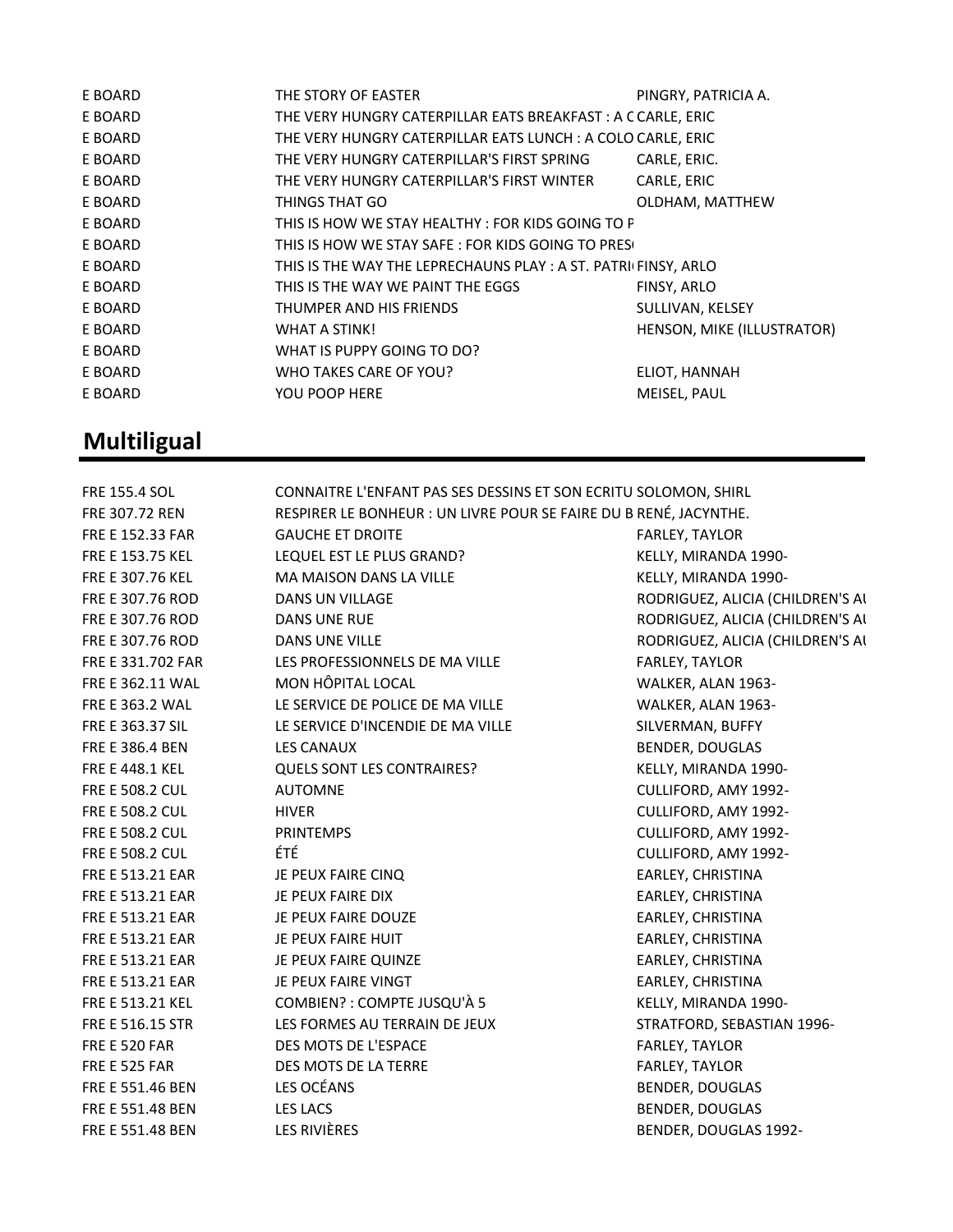FRE E 551.48 BEN LES RUISSEAUX BENDER, DOUGLAS 1992- FRE E 551.48 BEN LES ÉTANGS BENDER, DOUGLAS 1992- FRE E 551.6 FAR DES MOTS DE LA METEO FARLEY, TAYLOR FRE E 580 FAR **EXECUTE:** DES MOTS DES PLANTES FART EXECUTE TO THE FARLEY, TAYLOR FRE E 613.70 FAR LES JEUNES ÉTOILES DU YOGA FARLEY, TAYLOR FRE E 641.3 WAL QUAND JE VAIS AU SUPERMARCHÉ WALKER, ALAN 1963- FRE E 792.8 FAR LES JEUNES ETOILIES DU BALLET FARLEY, TAYLOR FRE E 796.22 FAR LES JEUNES ÉTOILES DE LA PLANCHE À ROULETTES FARLEY, TAYLOR FRE E 796.33 DAV LA LNF DAVIDSON, B. KEITH 1982- FRE E 796.33 FAR LES JEUNES ÉTOILES DU SOCCER FARLEY, TAYLOR FRE E 796.44 FAR LES JEUNES ÉTOILES DE LA GYMNASTIQUE FARLEY, TAYLOR FRE E 796.91 FAR LES JEUNES ÉTOILES DU PATINAGE ARTISTIQUE FARLEY, TAYLOR FRE E 796.96 SIL **LES JEUNES ÉTOILES DU HOCKEY** SILVERMAN, BUFFY FRE E 799.1 FAR LES JEUNES ÉTOILES DE LA PÊCHE FARLEY, TAYLOR FRE E 971 ROD **DANS UNE PROVINCE EXAMPLE 2008 RODRIGUEZ, ALICIA (CHILDREN'S ALICIA** FRE E 973 ROD DANS UN PAYS RODRIGUEZ, ALICIA (CHILDREN'S AUTHOR) FRE E ARN **PEUR DANS LA NUIT ARNOLD, TEDD** FRE E BUR L'ART DU PARTAGE ET LES ENTRE LA BURNELL, HEATHER AYRIS FRE E BUR CADEAU PRÉCIEUX ET LES BURNELL, HEATHER AYRIS. FRE E CAR LAVONS-NOUS LES MAINS! CARR, MATT 1971-FRE E CHA **PEPPA PIG : PEPPA EN ORBITE** CHAN, REIKA FRE E DAN LA MAGIE DE MAMAN DANTICAT, EDWIDGE 1969-FRE E DAV GARFIELD, OÙ ES-TU? DAVIS, JIM 1945 JULY 28- FRE E DEP CAMILLE AU FIL DES JOURS COMPOSED AND REPORT OF PETIGNY, ALINE FRE E DEA **PAT LE POMPIER EXAMPLE AND EXAMPLE POMPIER DEAN**, JAMES 1957-FRE E ELL **IRIS LA COURAGEUSE** ELLIOTT, REBECCA FRE E ELL **EXECUTE:** LE PRINCESSE DES GOBELINS ELLIOTT, REBECCA FRE E ELL ÈVE ENTRE EN SCÈNE ELLIOTT, REBECCA FRE E ELL ÈVE À LA PLAGE ELLIOTT, REBECCA FRE E FEU **AIMES-TU MON VÉLO?** FEUTI, NORMAN. FRE E FEU **STATE STATE OF A VIENS DORMIR CHEZ MOI FEUTI, NORMAN** FRE E FRI MOOSE AU MARCHAÉ FRIEDMAN, LAURIE B. 1964- FRE E FRI **EXECUS EN EXAMPLE EN EXAMPLE EN EXAMPLE EN 2008 ENCODE AVEC UNE BO**ÎTE À OUTILS / FRIEDMAN, LAURIE B. 1964-FRE E FRI **EXECUTE E AIT DE LA SOUPE** FRIEDMAN, LAURIE B. 1964-FRE E FRI FRIEDMAN, LAURIE B. 1964-FRE E FRI FRIEDMAN, LAURIE 1964-FRE E FRI GALLER BALLER MOOSE FAIT UN JARDIN GERELL THE SERIEDMAN, LAURIE B. 1964-FRE E GAH GALLER, ROLAND QUE FERA-TU DE TA RECOLTE? GAHLER, ROLAND FRE E GAH SÈME ET VOIS CE QUI ADVIENDRA GAHLER, ROLAND FRE E GAL GAL NYE DE L'ÎLE DE SABLE GALBRAITH, BREE FRE E GRA **CLLIE : UN LIVRE SUR LA PLEINE CONSCIENCE** GRAVEL, ELISE 1977-FRE E GRA TOUT LE MONDE! THE GRAVEL, ELISE FRE E GRA TU ES LÀ POUR MOI GRAY SMITH, MONIQUE 1968-FRE E HAA LE ROI DE L'OMBRE HAACK, DANIEL FRE E HUD LA RECETTE PARFAITE! THE RECOMBLE HUDSON, KATY FRE E LAW CHARLIE LA CHAUVE-SOURIS ET L'ORIGINAL MAL PRIS LAWRENCE, GRANT 1971- FRE E MAY **EXAMPLE A THE OUT ALENT À REVENDRE** THE MAY AND MAY, KYLA FRE E MAY **EXAMPLE LAGE-O-THON POUR CHIENS** MAY, KYLA. FRE E MUN C'EST PETIT ICI! CONTROLLED MUNSCH, ROBERT N. 1945-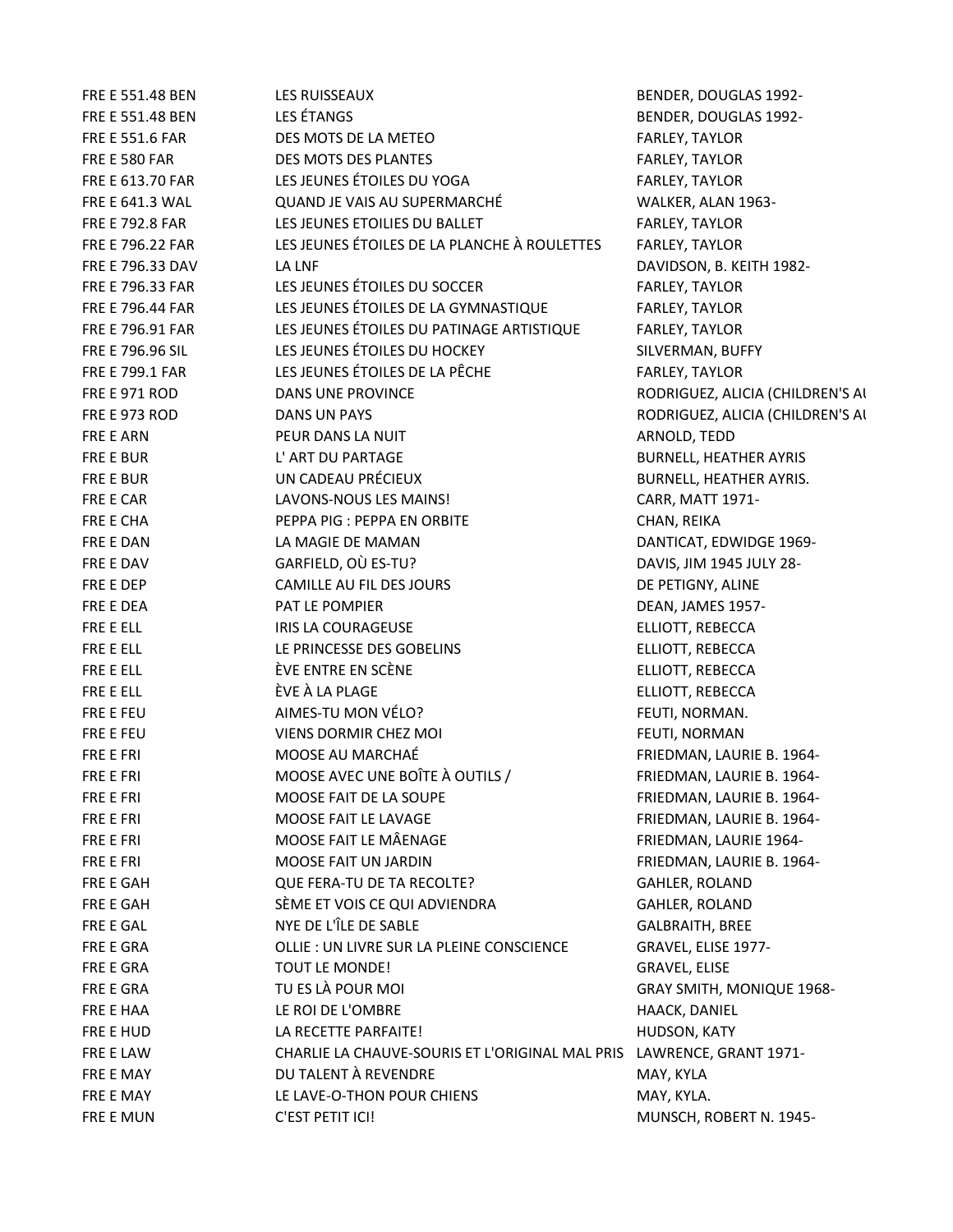| FRE E PIN         | JE VAIS SUR LE POT COMME UN GRAND!                                    | PINNINGTON, ANDREA.             |  |
|-------------------|-----------------------------------------------------------------------|---------------------------------|--|
| FRE E RAH         | LE BIBLIOBUS                                                          | RAHMAN, BAHRAM                  |  |
| FRE E REY         | LE POINT DE DÉPART                                                    | REYNOLDS, PETER H. (PETER HAMIL |  |
| FRE E ROB         | LIGNE DE TRAPPE                                                       | ROBERTSON, DAVID.               |  |
| FRE E ROD         | LA BREBIS AU BOIS DORMANT                                             | RODRIGUEZ, ALICIA               |  |
| FRE E SHA         | BRADY BRADY ET LE PERE NOEL                                           | SHAW, MARY                      |  |
| FRE E TIB         | LE PETIT CHEVALIER QUI DÉFENDAIT SON ROYAUME                          | TIBO, GILLES                    |  |
| FRE E WAL         | COMMENT CAPTURER UN DINOSAURE                                         | WALLACE, ADAM                   |  |
| FRE E WAT         | LES AVENTURES DE FRISSON. 1 FRISSON L'ÉCUREUIL EN WATT, MÉLANIE 1975- |                                 |  |
| FRE E WHI         | LA BERCEUSE DE L'HIVER                                                | WHITE, DIANNE                   |  |
| FRE E WIL         | JE SUIS UNE GRENOUILLE!                                               | WILLEMS, MO                     |  |
| FRE E WIT         | L'HOMME À LA BARBE HIRSUTE                                            | WITHEY, ELIZABETH               |  |
| FRE J 595.44 CUL  | LA VEUVE NOIRE                                                        | CULLIFORD, AMY 1992-            |  |
| FRE J 595.79 CUL  | LES ABEILLES TUEUSES                                                  | CULLIFORD, AMY 1992-            |  |
| FRE J 597.33 CUL  | LE GRAND REQUIN BLANC                                                 | CULLIFORD, AMY 1992-            |  |
| FRE J 597.96 CUL  |                                                                       | CULLIFORD, AMY 1992-            |  |
|                   | LE MAMBA NOIR                                                         |                                 |  |
| FRE J 599.757 CUL | LE LION D'AFRIQUE                                                     | CULLIFORD, AMY 1992-            |  |
| FRE J 599.786 CUL | L'OURS POLAIRE                                                        | CULLIFORD, AMY 1992-            |  |
| FRE J 796.323 DAV | LA NBA                                                                | DAVIDSON, B. KEITH 1982-        |  |
| FRE J 796.323 DAV | LA WNBA                                                               | DAVIDSON, B. KEITH 1982-        |  |
| FRE J 796.334 DAV | LA MLS                                                                | DAVIDSON, B. KEITH 1982-        |  |
| FRE J 796.357 DAV | LA MLB                                                                | DAVIDSON, B. KEITH 1982-        |  |
| FRE J 796.962 DAV | LA LNH                                                                | DAVIDSON, B. KEITH 1982-        |  |
| FRE J 808.81 DEV  | DEVINEZ-MOI!: 185 DEVINETTES-POÈMES DU MONDE                          |                                 |  |
| FRE JA            | L'AGENT JEAN! SAISON 2. TOME 1 ÉPOPÉE VIRTUELLE A., ALEX              |                                 |  |
| FRE JA            | LE CRISTAL DES SOUHAITS                                               | LAROCHELLE, ALEXANDRA 1993-     |  |
| FRE J BLA         | LES MÉCHANTS. ÉPISODE 12 L'ÊTRE ÉLU?!                                 | BLABEY, AARON                   |  |
| FRE J BRU         | MÉCHANT MINOU PART EN VACANCES                                        | <b>BRUEL, NICK</b>              |  |
| FRE J FRI         | CRÉATURES DES TÉNÈBRES                                                | FRIDOLFS, DEREK                 |  |
| FRE J HER         | DÉFENSE D'ENTRER! 1 RÉSERVÉ AUX GARS                                  | HÉROUX, CAROLINE 1970-          |  |
| FRE J LAB         | CIEL. COMMENT SURVIVRE AUX DEUX PROCHAINES MI LABELLE, SOPHIE 1988-   |                                 |  |
| FRE J LED         | LE DUR MÉTIER DE LOUP                                                 |                                 |  |
| FRE J LOU         | LE JOURNAL SECRET D'ALICE. 1                                          | LOUIS, SYLVIE 1960-             |  |
| FRE J MAR         | BABY-SITTERS, PETITE SCEUR. 2 KAREN ET SES PATINS À FARINA, KATY      |                                 |  |
| FRE J PIL         | CAPITAINE BOBETTE ET L'INVASION DES MÉCHANTES B PILKEY, DAV 1966-     |                                 |  |
| FRE J PIL         | MINI CHAT ET SON CLUB BD                                              | PILKEY, DAV 1966-               |  |
| FRE J PIL         | SUPER CHIEN. 10 LES HAUTS DU FIR-MAMAN                                | PILKEY, DAV 1966-               |  |
| FRE J POT         | ZOÉLIE L'ALLUMETTE. 1 LE GARÇON OUBLIÉ                                | POTVIN, MARIE 1971-             |  |
| FRE J POT         | ZOÉLIE L'ALLUMETTE. 2 LE FAUTEUR DE TROUBLES                          | POTVIN, MARIE 1971-             |  |
| FRE J RIO         | PERCY JACKSON TOME 1 LE VOLEUR DE FOUDRE                              | RIORDAN, RICK                   |  |
| FRE J RIO         | PERCY JACKSON TOME 2 LA MER DES MONSTRES                              | RIORDAN, RICK                   |  |
| FRE J RIO         |                                                                       |                                 |  |
|                   | PERCY JACKSON TOME 3 LE SORT DU TITAN                                 | RIORDAN, RICK                   |  |
| FRE J RIO         | PERCY JACKSON TOME 4 LA BATAILLE DU LABYRINTHE RIORDAN, RICK          |                                 |  |
| FRE J RIO         | PERCY JACKSON TOME 5 LE DERNIER OLYMPIEN                              | RIORDAN, RICK                   |  |
| FRE J RIO         | PERCY JACKSON TOME 6 ET LES DIEUX GRECS                               | RIORDAN, RICK                   |  |
| FRE J STI         | LES AVENTURES D'ULYSSE                                                | STILTON, GERONIMO               |  |
| FRE J SYL         | MISE AU JEU GLACIALE                                                  | SYLVESTER, KEVIN                |  |

#### DVDS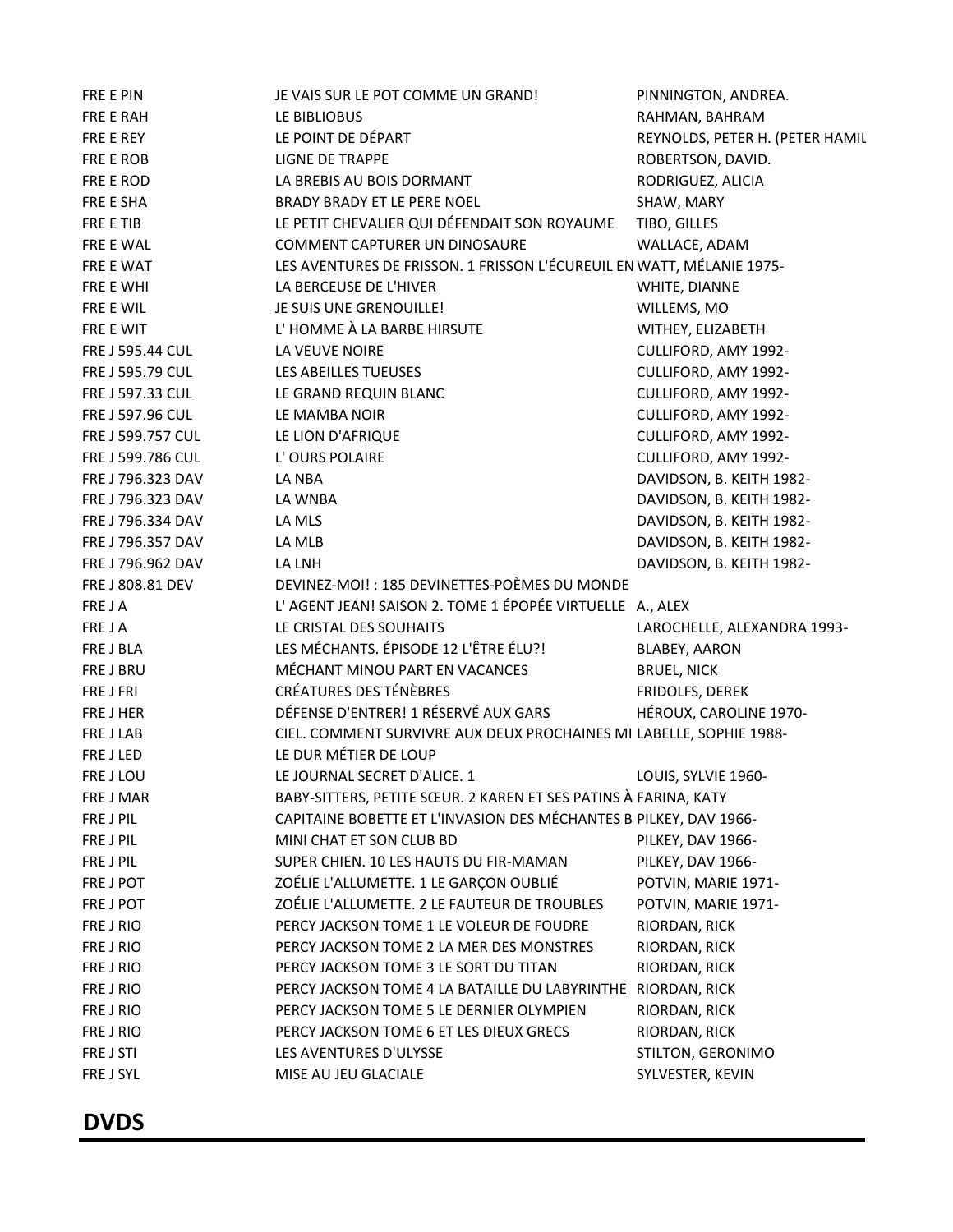| <b>BLU AME</b>    | AMERICAN GANGSTER                         |
|-------------------|-------------------------------------------|
| <b>BLU APO</b>    | APOCALYPSE NOW                            |
| <b>BLU BEL</b>    | <b>BELLE</b>                              |
| <b>BLU BER</b>    | <b>BERNIE</b>                             |
| <b>BLU BLA</b>    | <b>BLACK PANTHER</b>                      |
| <b>BLU BLA</b>    | <b>BLACK WIDOW</b>                        |
| <b>BLU BOO</b>    | THE BOOK OF ELI                           |
| <b>BLU CLO</b>    | A CLOCKWORK ORANGE                        |
| <b>BLU COL</b>    | COLLATERAL                                |
| <b>BLU CRA</b>    | <b>CRANK</b>                              |
| <b>BLU CRA</b>    | <b>CRANK 2 HIGH VOLTAGE</b>               |
| <b>BLU CYR</b>    | <b>CYRANO</b>                             |
| <b>BLU DAV</b>    | THE DAVINCI CODE                          |
| <b>BLU DEE</b>    | DEEP IMPACT                               |
| <b>BLU DEX S4</b> | DEXTER THE FOURTH SEASON                  |
| <b>BLU DEX S5</b> | DEXTER. THE FIFTH SEASON                  |
| <b>BLU DEX S6</b> | DEXTER. THE SIXTH SEASON                  |
| <b>BLU DRA</b>    | DRACULA                                   |
| <b>BLU DUM</b>    | DUMB AND DUMBER                           |
| <b>BLU ENT S7</b> | ENTOURAGE. THE COMPLETE SEVENTH SEASON    |
| <b>BLU FIG</b>    | <b>FIGHT CLUB</b>                         |
| <b>BLU GOL</b>    | <b>GOLDFINGER</b>                         |
| <b>BLU HOU</b>    | HOUSE AT THE END OF THE STREET            |
| <b>BLU ING</b>    | <b>INGLOURIOUS BASTERDS</b>               |
| <b>BLU IRO</b>    | <b>IRON MAN 2</b>                         |
| <b>BLU JAR</b>    | JARHEAD                                   |
| <b>BLU KIN</b>    | KING RICHARD                              |
| <b>BLU KNO</b>    | KNOCKED UP                                |
| <b>BLU LET</b>    | LETTERS FROM IWO JIMA                     |
| <b>BLU MAD</b>    | MAD MAX                                   |
| <b>BLU MEC</b>    | THE MECHANIC                              |
| <b>BLU OBS</b>    | OBSERVE AND REPORT                        |
| <b>BLU OFF</b>    | <b>OFFICE SPACE</b>                       |
| <b>BLU OTH</b>    | THE OTHERS                                |
| <b>BLU PAR</b>    | PARANORMAL ACTIVITY                       |
| <b>BLU PIN</b>    | PINEAPPLE EXPRESS                         |
| <b>BLU PIR</b>    | PIRANHA                                   |
| <b>BLU PRO</b>    | PROJECT X                                 |
| <b>BLU RAI</b>    | RAIN MAN                                  |
| <b>BLU RES</b>    | <b>RESERVOIR DOGS</b>                     |
| <b>BLU RET</b>    | THE RETURN OF THE LIVING DEAD.            |
| <b>BLU ROC</b>    | ROCKNROLLA                                |
| <b>BLU SAV</b>    | SAVING PRIVATE RYAN                       |
| <b>BLU SAW</b>    | SAW                                       |
| <b>BLU SAW</b>    | SAW II                                    |
| <b>BLU SAW</b>    | SAW. III                                  |
| <b>BLU SCR</b>    | <b>SCREAM</b>                             |
| <b>BLU SHA</b>    | SHANG-CHI AND THE LEGEND OF THE TEN RINGS |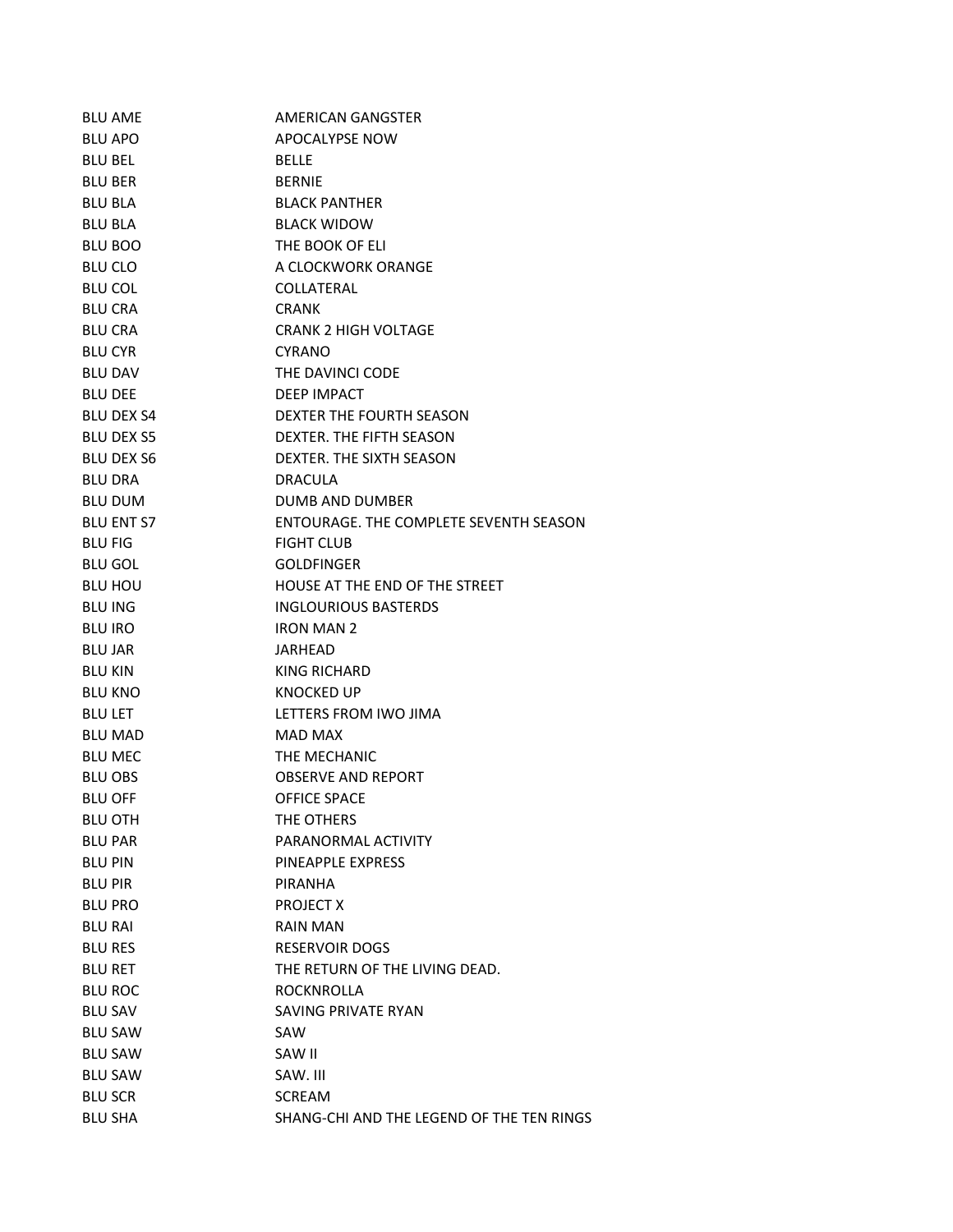| <b>BLU SHU</b>    | SHUTTER ISLAND.                                |                                |
|-------------------|------------------------------------------------|--------------------------------|
| <b>BLU SIN</b>    | SIN CITY                                       |                                |
| <b>BLU SNA</b>    | <b>SNATCH</b>                                  |                                |
| <b>BLU SNO</b>    | SNOW WHITE & THE HUNTSMAN                      |                                |
| <b>BLU SYR</b>    | <b>SYRIANA</b>                                 |                                |
| <b>BLU TAL</b>    | TALLADEGA NIGHTS THE BALLAD OF RICKY BOBBY     |                                |
| <b>BLU TER</b>    | <b>TERMINATOR SALVATION</b>                    |                                |
| <b>BLU THE</b>    | THERE WILL BE BLOOD                            |                                |
| <b>BLU THI</b>    | 30 FOR 30                                      |                                |
| <b>BLU THR</b>    | 300                                            |                                |
| <b>BLU THR</b>    | 3:10 TO YUMA                                   |                                |
| <b>BLU TIM</b>    | TIME MACHINE : LIVE IN CLEVELAND 2011          | RUSH (MUSICAL GROUP)           |
| <b>BLU TRA</b>    | <b>TRANSFORMERS</b>                            |                                |
| <b>BLU TRA</b>    | <b>TRANSPORTER 3</b>                           |                                |
| <b>BLU TWE</b>    | <b>12 MONKEYS</b>                              |                                |
| <b>BLU TWE</b>    | 2012                                           |                                |
| <b>BLU TWE</b>    | 21 JUMP STREET                                 |                                |
| <b>BLU USU</b>    | THE USUAL SUSPECTS                             |                                |
| <b>BLU WEE S1</b> | <b>WEEDS SEASON 1</b>                          |                                |
| <b>BLU WEE S2</b> | <b>WEEDS SEASON 2</b>                          |                                |
| <b>BLU WEE S3</b> | <b>WEEDS SEASON THREE</b>                      |                                |
| <b>BLU WEE S4</b> | <b>WEEDS SEASON FOUR</b>                       |                                |
| <b>BLU WIT</b>    | <b>WITHOUT REMORSE</b>                         | JORDAN, MICHAEL B. (MICHAEL BA |
| <b>BLU J ENC</b>  | <b>ENCANTO</b>                                 |                                |
| <b>BLU J MIT</b>  | THE MITCHELLS VS. THE MACHINES                 |                                |
| <b>BLU J SIN</b>  | SING <sub>2</sub>                              |                                |
| DVD BEV           | BEVERLY HILLS CHIHUAHUA                        |                                |
| DVD BRI           | <b>BRIDE WARS</b>                              |                                |
| DVD CAT           | CATS & DOGS THE REVENGE OF KITTY GALORE        |                                |
| DVD CYR           | <b>CYRANO</b>                                  |                                |
| DVD ENC           | <b>ENCANTO</b>                                 |                                |
| <b>DVD ENC</b>    | <b>ENCINO MAN</b>                              |                                |
| <b>DVD GRE</b>    | <b>GREYHOUND</b>                               |                                |
| DVD GRO           | <b>GROWN UPS</b>                               |                                |
| DVD HAN S1        | HANNAH MONTANA. THE COMPLETE FIRST SEASON      |                                |
| DVD HON           | <b>HONEY</b>                                   |                                |
| DVD INU           | INU YASHA, THE MOVIE 4. INUYASHA: GUREN NO HOU |                                |
| DVD INU           | INU-YASHA THE MOVIE 3 SWORDS OF AN HONORABLE   |                                |
| DVD LAS           | <b>LAST NIGHT IN SOHO</b>                      |                                |
| DVD LAS           | THE LAST DUEL                                  |                                |
| DVD LET           | LETTERS FROM IWO JIMA                          |                                |
| DVD LOC           | <b>LOCKOUT</b>                                 |                                |
| DVD LOW           | <b>LOWER LEARNING</b>                          |                                |
| DVD MAG           | <b>MAGIC MIKE</b>                              |                                |
| DVD MIT           | THE MITCHELLS VS. THE MACHINES                 |                                |
| DVD NAT           | NATIONAL LAMPOON'S BAGBOY                      |                                |
| DVD NAT           | NATIONAL LAMPOON'S VAN WILDER                  |                                |
| DVD NAT           | NATIONAL LAMPOON'S VAN WILDER DEUX. THE RISE O |                                |
| DVD NIG           | NIGHTMARE ALLEY                                |                                |
|                   |                                                |                                |